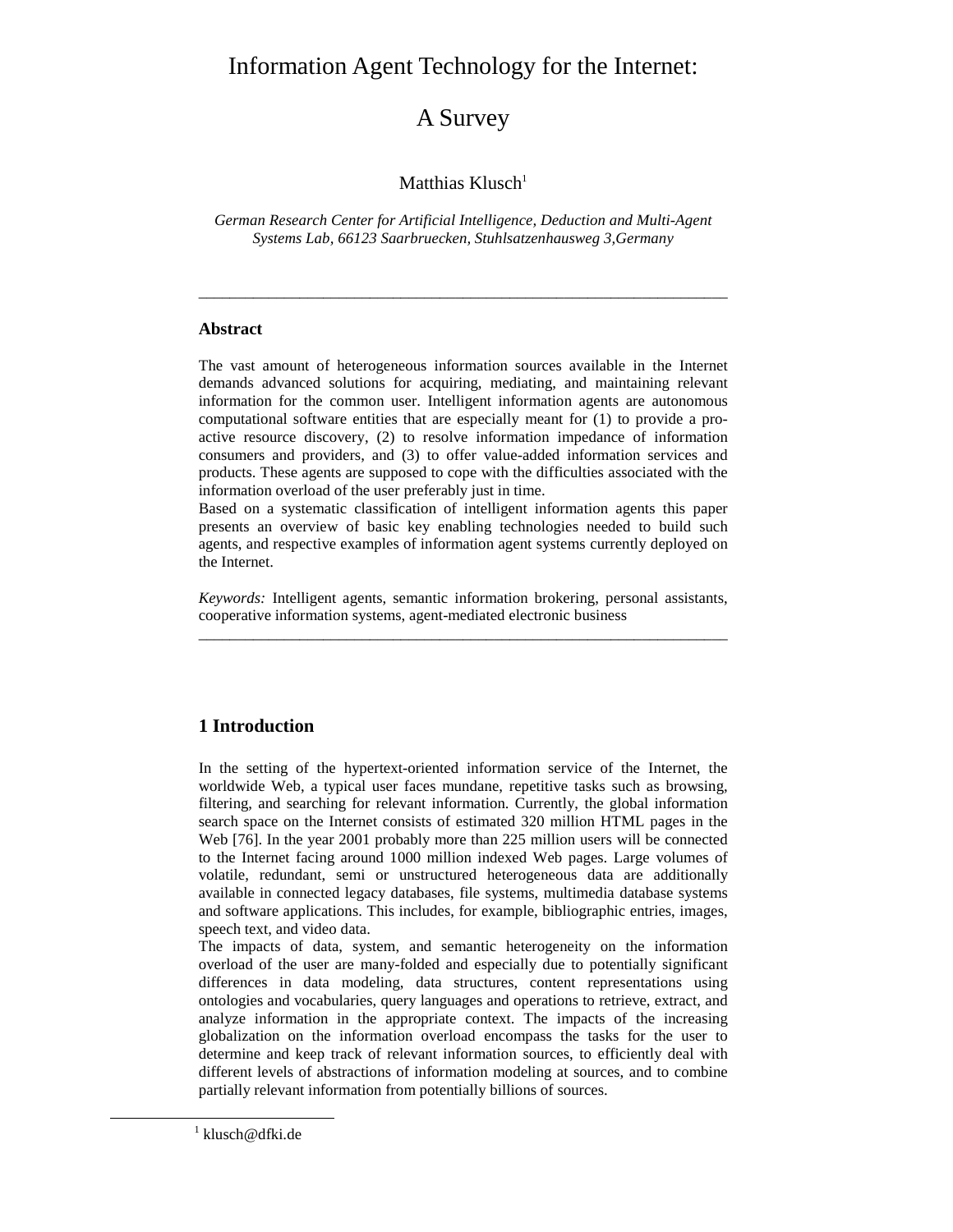Other challenges include, for example, how to cope with the problems of the crosssocial, cultural and multi-lingual cyberspace. Regarding efficiency in time, the impact of ongoing efforts to increase the transfer rates in the Internet-2 (Next Generation Internet) to 9.6 Gbit/s on the situation for the common user of the public Internet in the next couple of years remains to be unclear.

*Information agent technology* [68] (IAT) emerged as a major part of the more general intelligent software agent technology [144,154] around seven years ago as a response to the challenges mentioned above, from both, the technological and human user perspective. As such IAT is an inherently interdisciplinary technology encompassing approaches, methods and tools from different research disciplines and sub-fields such as artificial intelligence, advanced databases and knowledge base systems, distributed information systems, information retrieval, and human computer interaction.

The driving idea of IAT is the development and effective, efficient utilization of autonomous computational software entities, called intelligent information agents, which have access to multiple, heterogeneous and geographically distributed information sources as in the Internet or corporate Intranets. The main task of such agents is to perform pro-active searches for, maintain, and mediate relevant information on behalf of their users or other agents. This includes skills such as retrieving, analyzing, manipulating, fusing heterogeneous information as well as visualizing of and guiding the user through the available, individual information space.

## *1.1 Web Indices and Search Bots*

Most prominent solutions for finding relevant information in the Internet include monolithic Web indices such as Gopher and Harvest [181] as well as search engines and (meta-) search bots [15].

*Search bots* like AltaVista, Lycos, InfoSeek, Excite or Hotbot use basic information retrieval techniques [141, 81,49] to automatically gather information from indexed Web pages, maintain and periodically update their own index database, and provide a rating-based one time query answering mechanism to the user. Each bot has a proprietary method for recursively traversing hyperlinks starting from a given initial list of URLs, and ranking retrieved documents. The information quality of the result does not only rely on the ontological organization, size, and methods of access to the internal index but also on the expressiveness of the query language the user is enforced to use to formulate inquiries to the bot.

Among others, the main limitations of search bots are that they do not behave proactively due to their one-shot answering mechanism providing a rather simple query language in terms of regular expressions of phrases and keywords. Each search bot has its own idiosyncratic way the user has to deal with, and finally, most of the prominent search bots offer a maximum of coverage of just about 30% of the Web, or less, including up to 5% invalid or broken links [76, 190].

*Meta-search bots* such as MetaCrawler, SavvySearch, Ahoy!, Remora or WebMate execute a given query concurrently over a variety of given search bots, merge and present the results in a homogeneous, ranking-based view to the user. That allows the user to enlarge the individual search space and may increase the hit rate for some queries.

According to [178] search bots like Excite, HotBot, and Lycos use certain page importance metrics for ranking retrieved Web pages. These include the

- backlink count measuring the number of links (in-links) to a page p that appear over the entire Web. This implies that the more pages link to p, the greater p's importance, thereby treating all links equally, and pushing out equally important, small fields by sheer volume of links.
- page-rank backlink metric measuring recursively the weighted sum of the inlinks to a page p, thereby exaggerating the above problem in that the more pages link to p having themselves a high backlink count, the greater p's importance.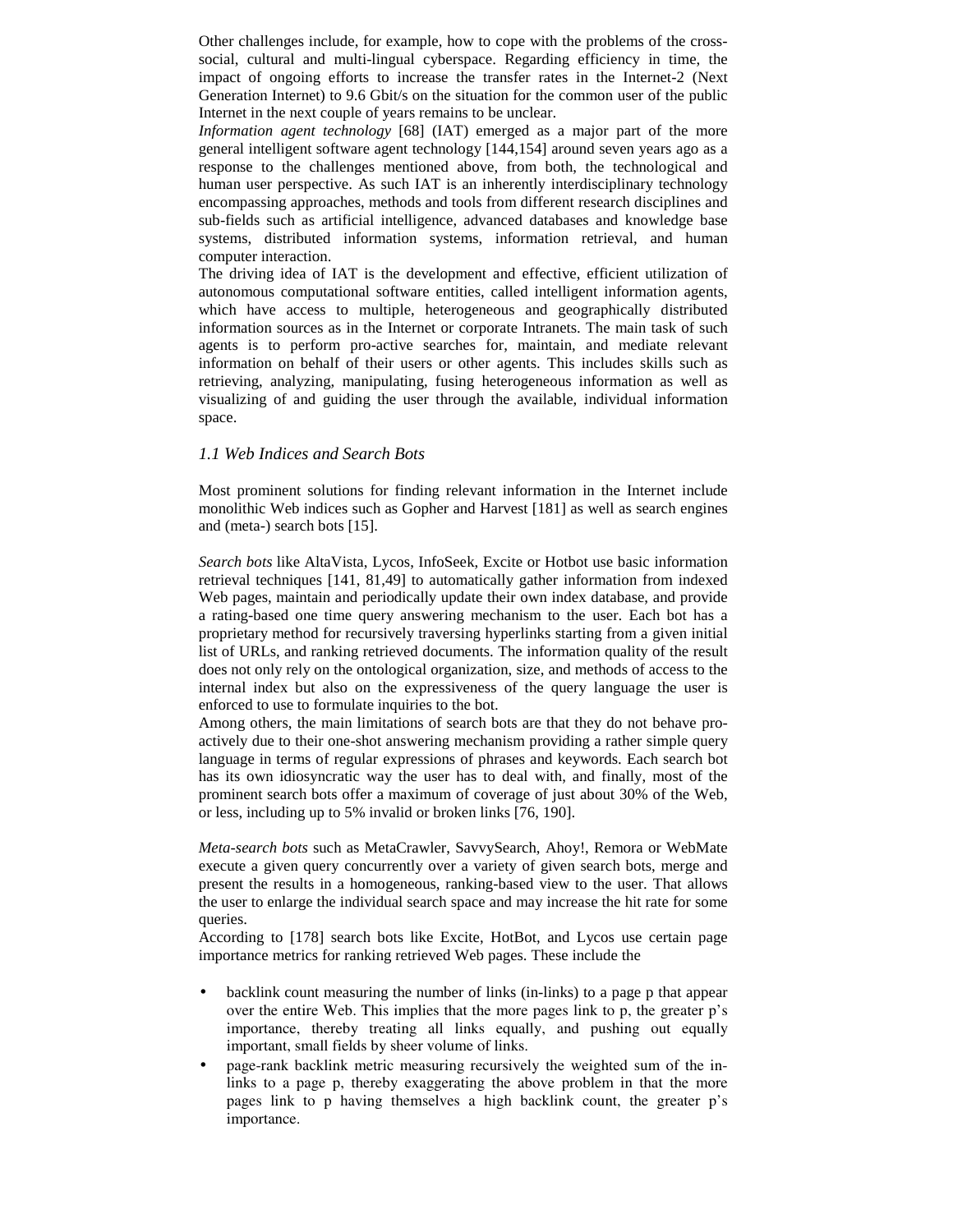location metric measuring a page's importance as a function of location, not its content such like preferring URLs with fewer slashes, ending with .com, or containing the string 'home'.

In any case, portals and sites of (meta-)search bots supported by knowledgeable professionals determine the threshold of relevance at the expense of equally relevant but small, less supported sites. Other reasons for potential page exclusion include (1) the robot exclusion standard limiting each searchbots' access to individual pages at a given site, (2) the common breadth-first search which tends to push search bots to visit more sites but to index only a fraction of each, and (3) the ongoing web page ranking warfare by, e.g., relevancy spamming, purchasing of higher page ranks, tiny keyword text on Web pages, and automatic displaying of banners whenever a certain input is made by the user to the search bot.

The disclosure of algorithms that govern search bots in searching, indexing, and ranking might be one idea to avoid a ranking warfare. Another option would be to provide common users with easy-to-use software libraries and graphical agent editors to build customized information agents for accomplishing his/her everyday business tasks thereby treating the Web rather as a public good.

However, neither Web indices, nor search bots overcome the hard problems caused by the heterogeneity of systems, data syntax, structure, and semantics in a sufficient way. Methods to solve these types of heterogeneities concern intense data, metadata, and semantic information brokering [182] which goes beyond the capability of any search bot deployed so far on the Web. In the next section we introduce the notion of an information agent, propose a classification of different types of such agents, and summarize the corresponding basic skills an information agent is supposed to posses.

## *1.2 Information Agents: Definition, Classification, and Basic Skills*

Information agents are special kind of so-called intelligent software agents. Software agent technology originating from distributed artificial intelligence is inherently interdisciplinary. Thus, the notion of agency is quite broadly used in literature; it might rather be seen as a tool for analyzing systems, not an absolute characterization that divides the world into agents and non-agents. However, *intelligent agents* are commonly assumed to exhibit autonomous behavior determined by ist

- pro-activeness, means taking the initiative to satisfy given design objectives and exhibit goal-directed behavior,
- reactive or deliberative actions, means perceiving the environment and timely change management to meet given design objectives, and
- social in groups with other agents and/or human users when needed.

It depends on the concrete application domain and view on potential solution for a particular problem what an intelligent agent in practice is supposed to do. For a more comprehensive and introductory literature on intelligent agents we refer to [144, 153]. Today, agents are deployed in different settings, such as industrial control, Internet searching, personal assistance, network management, games, software distribution, and many others. Agent technology is quite on its way to produce mature standards concerning software agent architectures and applications such as OMG MAF [83] and FIPA specification [39]. Further, the European network of excellence for agent-based computing (AgentLink) [1] set up in 1998, international workshops, and conferences on the subject, like ATAL [93], CIA [72], Autonomous Agents, PAAM [99], and ICMAS [56], strongly pushes software agent technology since its public breakthrough around five years ago.

Intelligent agents for the Internet are commonly called information agents. But what exactly is an information agent? We define an *information agent* as an autonomous, computational software entity (an intelligent agent) that has access to one or multiple, heterogeneous and geographically distributed information sources, and which pro-actively acquires, mediates, and maintains relevant information on behalf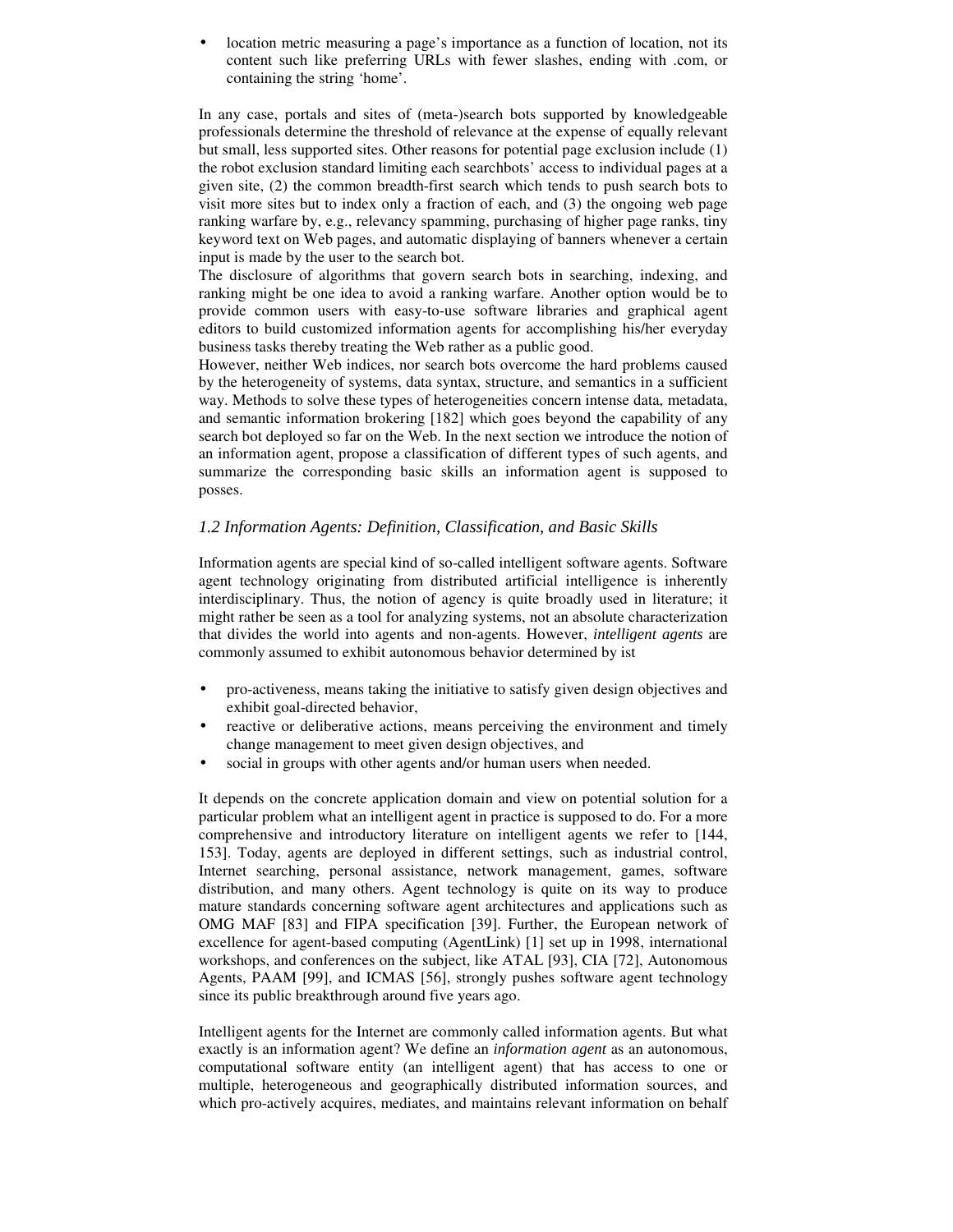of users or other agents preferably just-in-time. Thus, an information agent is supposed to satisfy one or multiple of the following requirements.

- *Information acquisition and management*. It is capable of providing transparent access to one or many different information sources. Furthermore, it retrieves, extracts, analyzes, and filters data, monitors sources, and updates relevant information on behalf of its users or other agents. In general, the acquisition of information encompasses a broad range of scenarios including advanced information retrieval in databases and also the purchase of relevant information from providers on electronic marketplaces.
- *Information synthesis and presentation*. The agent is able to fuse heterogeneous data and to provide unified, multi-dimensional views on relevant information to the user.
- *Intelligent user assistance*. The agent can dynamically adapt to changes in user preferences, the information, and network environment as well. It provides intelligent, interactive assistance for common users supporting their information-based business on the Internet. In this context, the utilization of intelligent user interfaces like believable, life-like characters can significantly increase not only the awareness of the user on its personal information agent but the way information is interactively dealt with.

 Many (systems of) information agent have been developed or are currently under development in academic and commercial research labs, but they still have to wait to make it out to the real world of Internet users broadly. However, the ambitious and pretentious goal to satisfy all of the requirements mentioned above appears to be not very far away from being accomplished in the next ten years.

#### *Classification of Information Agents*

Information agents may be categorized into several different classes according to one or more of the following features [68].

- 1. *Non-cooperative* or *cooperative* information agents, depending on the ability if the agents cooperate with each other for the execution of their tasks. Several protocols and methods are available for achieving cooperation among autonomous information agents in different scenarios, like hierarchical task delegation, contracting, and decentralized negotiation.
- 2. *Adaptive* information agents are able to adapt themselves to changes in networks and information environments. Examples of such kind of agents are learning personal assistants on the Web.
- 3. *Rational* information agents behave utilitarian in an economic sense. They are acting and may even collaborate together to increase their own benefits. One main application domain of such kind of agents is automated trading and electronic commerce in the Internet. Examples include the variety of shop bots, and systems for agent-mediated auctions on the Web.
- 4. *Mobile* information agents are able to travel autonomously through the Internet. Such agents may enable, e.g., dynamic load balancing in large-scale networks, reduction of data transfer among information servers, applications, and migration of small business logic within medium-range corporate intranets on demand.

According to the definition and classification of information agents we can differentiate between communication, knowledge, collaboration, and rather lowlevel task skills as depicted in figure 1. In this figure, the corresponding key enabling technologies are listed below each of the different types of skills. Communication skills of an information agent comprehend either communication with information systems and databases, human users, or other agents. In the latter case, the use of an agent communication language has to be considered on top of, for example, middleware platforms or specific APIs.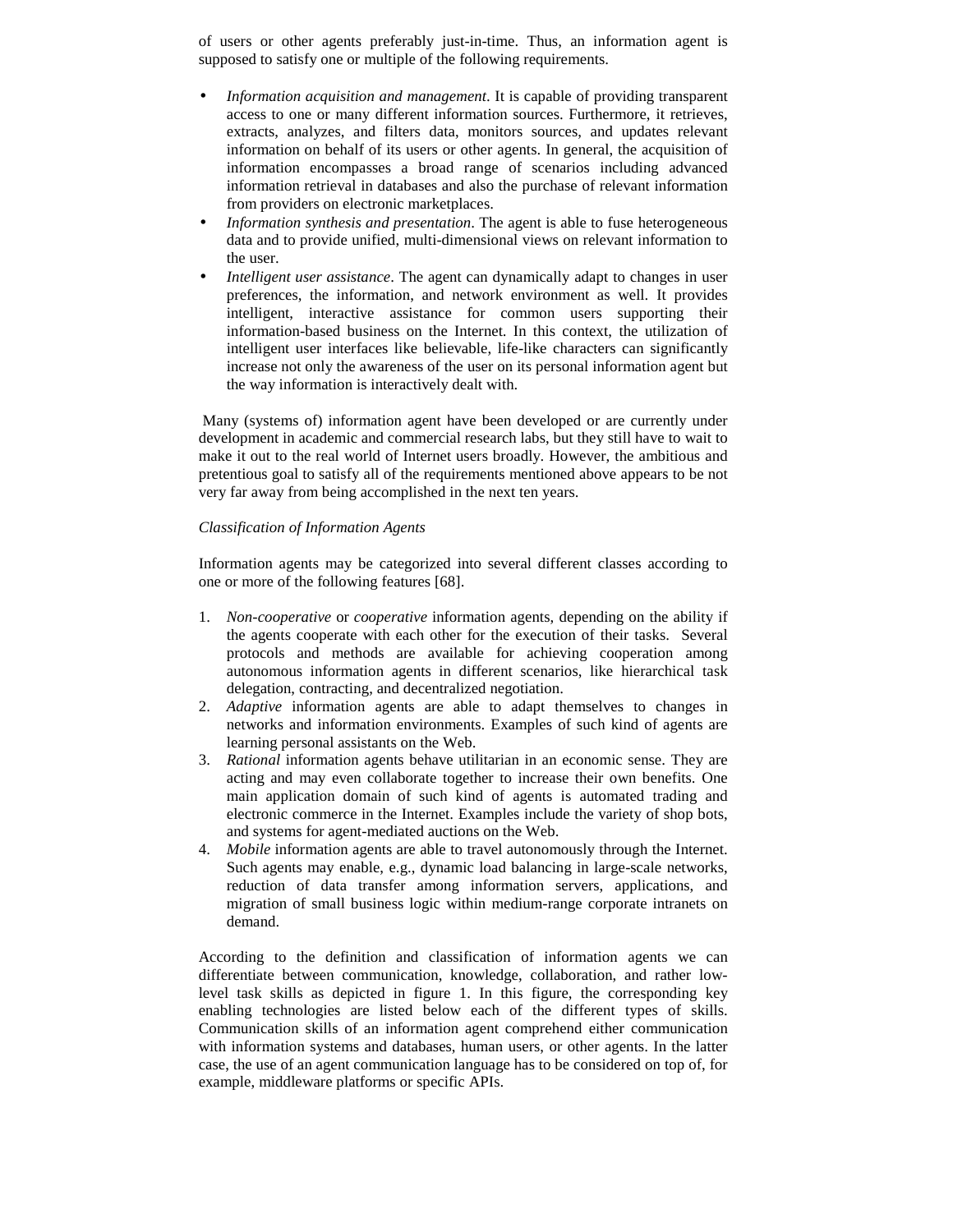

Fig. 1. Basic skills of an information agent

Representation and processing of ontological knowledge and metadata, profiles and natural language input, translation of data formats as well as the application of machine learning techniques enable an information agent to acquire and maintain knowledge on itself and its environment. High-level collaboration of an information agent with other agents can rely, for example, on service brokering, matchmaking, negotiation, and collaborative (social) filtering, whereas collaborating with its human users mainly corresponds to the application of techniques stemming from human-computer interaction and affective computing.

#### *Some Approaches for Building Information Agents*

Most prevalent approaches for building information agents are the following.

- 1. *User Programming*. An information agent is programmed explicitly by its user from scratch, for example by using a collection of user-programmed rules for processing information related to a particular task. Main problem with that approach is that it requires too much insight, understanding and effort from the user. For example, a user has to recognize opportunity for employing an agent, take initiative to create it, endow an agent with explicit knowledge and maintain the underlying rules over time.
- 2. *Knowledge-Engineering*. An agent is endowed a-priori with a great deal of domain-specific background knowledge about the application and the user. Related problems with that approach are that it requires substantial efforts from knowledge engineer, the agent is highly domain-specific and its knowledge is relatively fixed, thus the agent is hardly adaptable to different application domains.
- 3. *Machine Learning*. An agent automatically acquires the knowledge it needs to assist the user by applying appropriate methods from machine learning. Certainly, the condition to be satisfied for this approach to be applicable is that the use of the application involves highly repetitive and different behavior from different users. Adaptation of the agent to individual user preferences and habits is a clear advantage in that it, for example, offers customized results and requires even less work from user and application developer but it also raises the issue of trust between the user and its learning information agent.

In the remainder of this paper we provide the reader with an overview of basic key enabling technologies of IAT needed to build intelligent information agents for the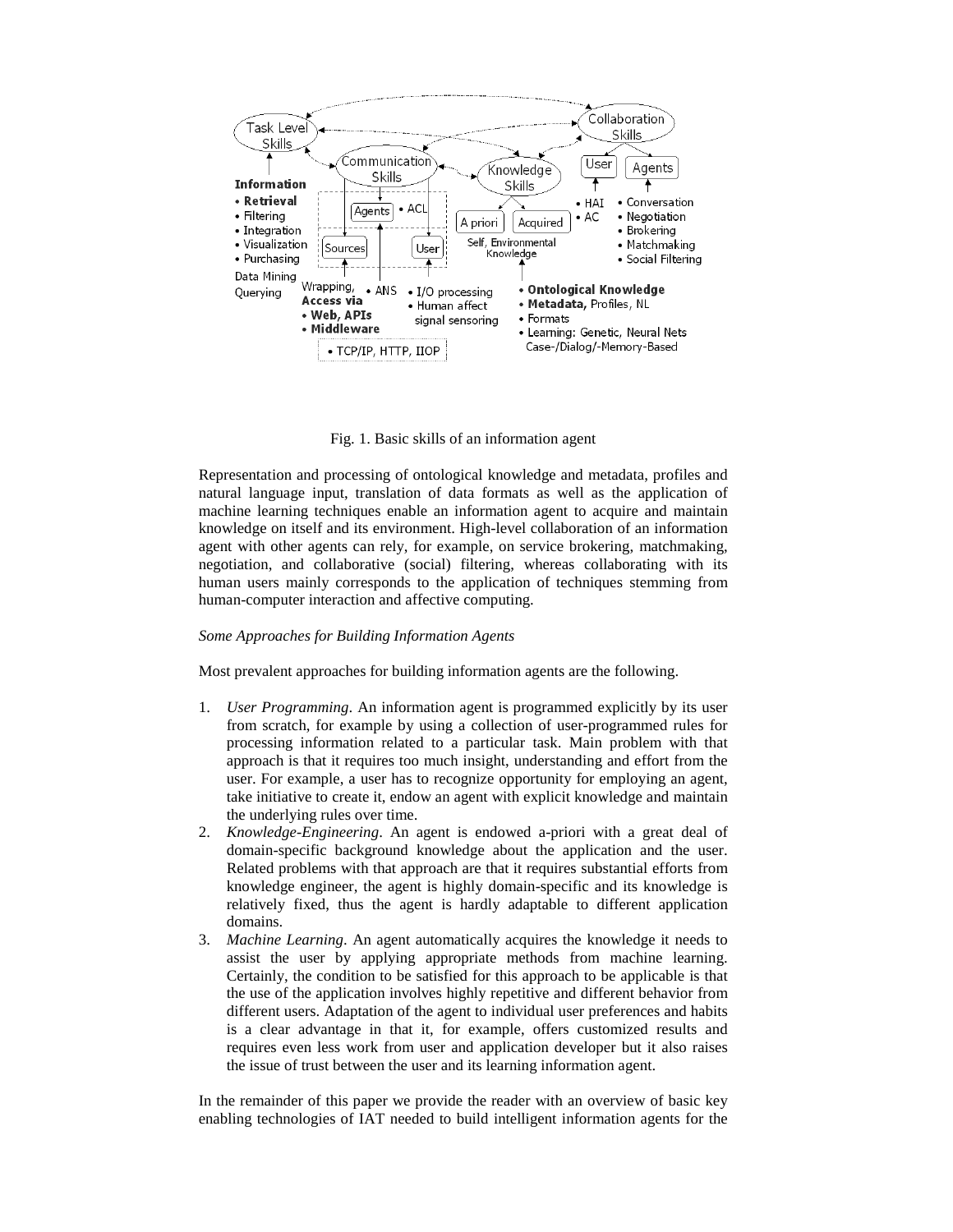Internet, and point to respective examples of systems of such agents which have been currently developed in the community. The overview is structured in accordance with the classification and basic skills of information agents mentioned earlier. For a more in-depth and technical discussion of individual techniques, methods, and systems we refer to the corresponding, given references. Finally, we will provide an outlook to possible future perspectives of information agent technology for the next decade.

## *2. Non-Cooperative and Collaborating Information Agents*

## *2.1 Basic Enabling Technologies*

According to the basic skills of an information agent the main key supporting technologies concern the following issues independent from if they collaborate with other agents, or not.

- *Access to heterogeneous distributed information systems and resources on the Internet*. This includes standardized middle-ware platforms as well as efficient techniques for client or server-sided Web-based applications.
- *Retrieving and filtering relevant data from any kind of digital medium worldwide* such as content-based, multimedia and cross-language information retrieval [48].
- *Metadata management and ontological knowledge processing* facilitate the reconciliation of semantic heterogeneity of retrieved data and information stemming from multiple, heterogeneous sources.
- *Visualization of information,* for example, by utilizing the standardized virtual reality modeling language VRML97 (or its future successor X3D).

#### *Access to Heterogeneous Distributed Information Sources*

An information agent can be implemented as, invoked by or embedded in any client or server side Web-based application. Relevant techniques for implementing such applications are platform-independent signed Java applets, scripts, platformdependent ActiveX and CGI, FastCGI, and Java servlets, respectively. Access to relational databases may be realized using generic application programming interfaces such as JDBC (Java Database Connectivity) with embedded query language SQLJ, and Microsoft's ODBC (Open Database Connectivity). The same goes with the generic OKBC (Open Knowledge Base Connectivity) API for an agent to access multiple heterogeneous knowledge bases.

For a transparent access in distributed computing environments frameworks such as Microsoft's DCOM (Distributed Component Object Model)[28], the Object Management Group's CORBA/IIOP (Common Object Request Broker Architecture and Internet Inter-ORB Protocol) [24], and to some lesser extent, Sun's Java RMI (Remote Method Invocation) [112], and JINI have been developed. Each of these frameworks provides an interface description language (IDL) and services that allow distributed objects to be defined, located and (statically or dynamically) invoked. All platforms enhance traditional RPC-based client/server architectures by allowing relatively transparent distribution of service functionality. For example, in Jini virtual destinations of connections for retrieving services around the network that are available to applications at that time are provided as proxies by a lookup service. These proxies are taken in using the nearest lookup facility and communicating with them as actual destinations. Whereas CORBA realizes communication between heterogeneous objects (sources, agents) as client or server side proxies by transformation of messages to the standard interface in IDL provided by an object request broker. Different ORBs implemented by different providers can communicate via the Internet Inter-ORB protocol.

In summary, the primary benefit of using middleware platforms when developing an information agent is to encapsulate the heterogeneity of legacy systems and applications within standard, interoperable wrappers the agent can communicate with. However, any common knowledge representation, behavioral specification of distributed software components, and meaningful interaction among agents goes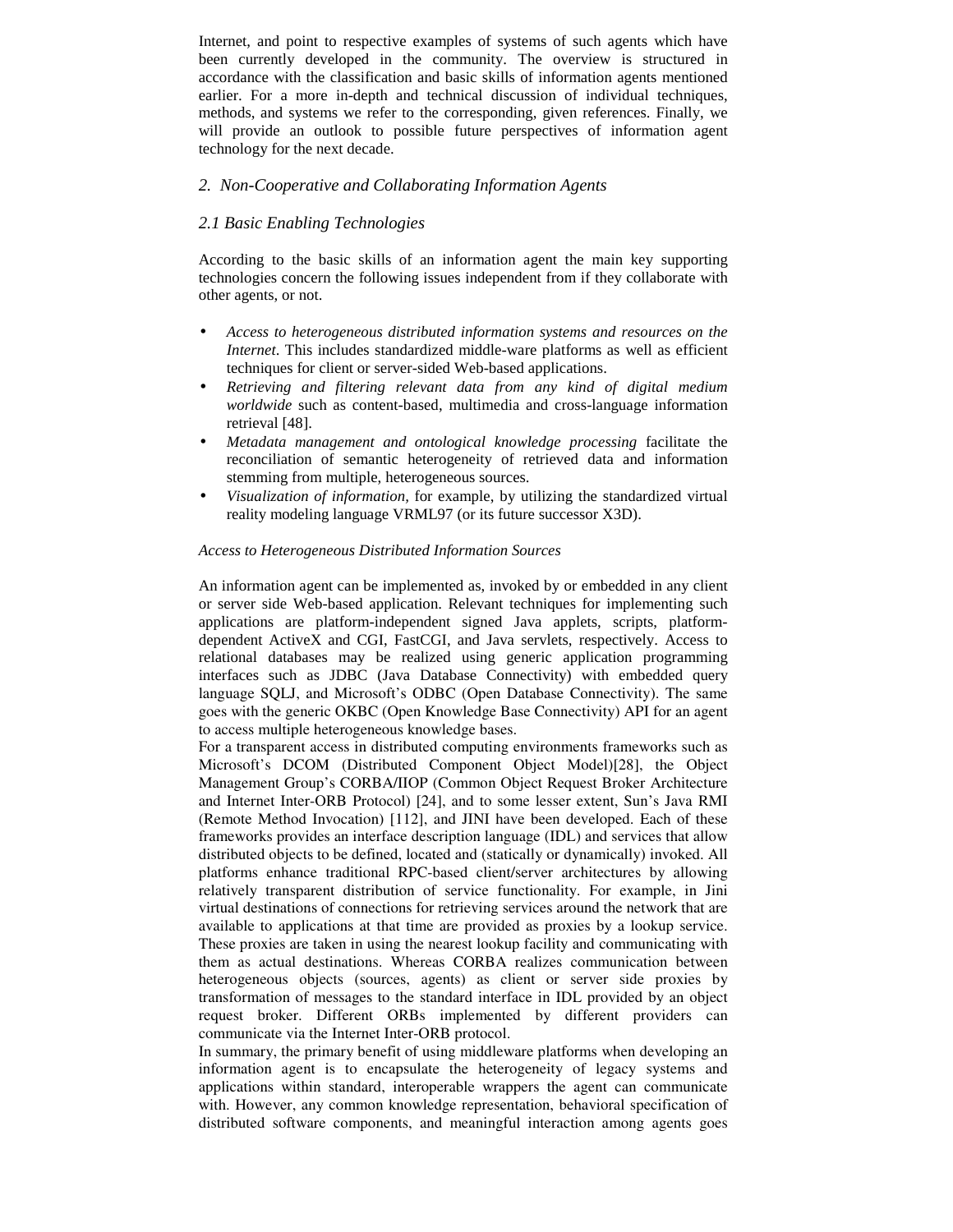beyond these frameworks. Besides, asynchronous multicast group communication between a set of agents or resources is difficult to realize using these platforms.

At a lower level of communication between agents and systems the TCP/IP and HTTP protocols have become de-facto standards for transmission of data packets over networks. ADSL (Asymmetrical digital subscriber line) and HDSL (High rate digital subscriber line) technology such as standardized G.lite or HDSL-2, hold tremendous promise for future high-speed Internet access; they are currently supporting, for example, up to 6 Mbps downstream and 768 Kbps upstream on the line. Subscribers are connected to ADSL copper lines, assuring bandwidth and making service-level agreements possible. High-speed remote access to the Internet and corporate LANs including transmission of voice over (A/H)DSL may increase the performance of information agents' operations used by residential or small business subscribers who typically pull more data from the Internet than they push.

#### *Retrieving and Filtering of Information*

The process of retrieving relevant information is the main topic of the domain of information retrieval (IR) and is inherent part of task-level skill of any information agent. An information retrieval model consists of a (1) set D of documents, (2) set Q of user queries, (3) framework F for modeling document representations and queries, and (4) ranking function  $R(q,d)$  on  $QxD$  which defines an ordering between documents d in D with respect to a given query q in Q. The framework F is composed, for example, of (a) sets of documents and standard operations on sets (the Boolean model), or (b) a t-dimensional vectorial space and standard linear algebra operations (the vector model), or (c) sets of documents and standard probability operations based on Bayes' theorem (the probabilistic model). The typical process of retrieving information then comprises of (1) pre-processing of documents, (2) query processing, (3) retrieval of relevant documents, (4) presentation of retrieved documnets and evaluation of retrieval performance, and finally, (5) user feedback and query expansion. In the following we will briefly sketch each of these steps.

One commonly used IR model is the vector model where documents and queries are represented by vectors of index term weights. Index terms are extracted from the text to capture its semantics and stored in an inverted file (index). Index terms can be obtained by, for example, removing stop words, stemming of words, and identifying nouns groups in the text. The similarity between retrieved documents and given query bases on the correlation between respective term weight vectors. This method is known as TF-IDF (term-frequency-inverse-document-frequency). Let be

*N* total number of documents(reference collection),

 $n_i$  number of documents in which index term  $k_i$  occurs

 $tf_{i,j}$  term frequency of term  $k_i$  in document  $d_j$ 

The higher the value of a term document frequency is the more likely it is that the term poorly discriminates between documents. Thus, we compute the inverse document frequency and the normalized term frequency as follows:

$$
idf_i = \log_2(\frac{N}{n_i}) \qquad \qquad ntf_{i,j} = \frac{tf_{i,j}}{\max_{l \in ind(d_j)} \{tf_{l,j}\}} \in \mathfrak{R}^+
$$

Latter means, the more times a term occurs in document the more likely it is that the term is relevant to the document, it favors common words. The document and query term weight are defined as follows:

$$
w_{i,j} = n f_{i,j} \times id f_{i,j} \qquad w_{i,q} = (0.5 \times \frac{0.5 \times tf_{i,q}}{\max_{l \in ind(q)} \{f_{l,q}\}}) \times id f_i
$$

A high value of a weight indicates that the term occurs more often in this document than average with a good dicrimination.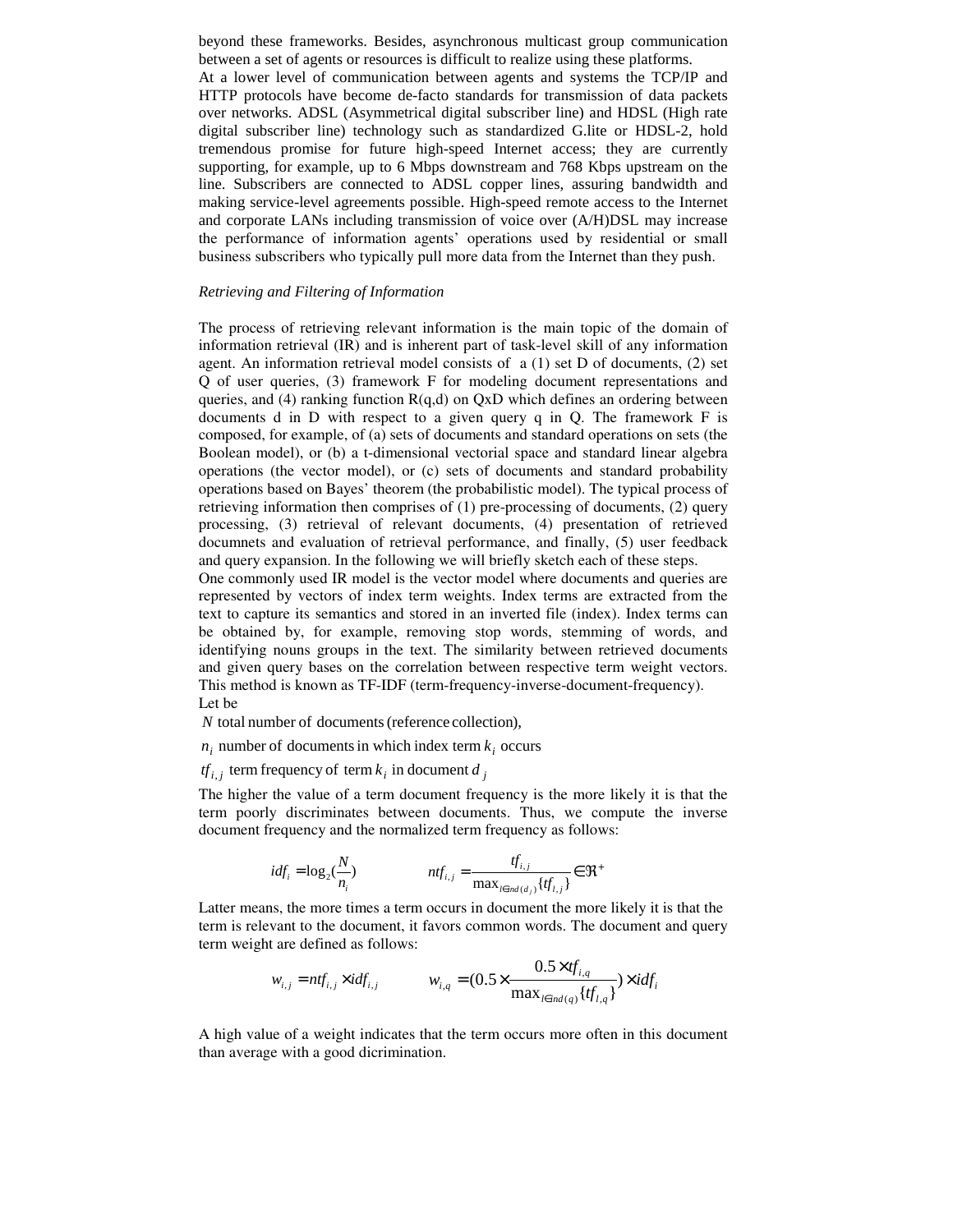The cosine similarity metric measures the correlation between a query and a document vector q and d, respectively: *t*

$$
sim(d_j, q) = \frac{\vec{d}_j \cdot \vec{q}}{|\vec{d}_j| \times |\vec{q}|} = \frac{\sum_{i=1}^{N} (w_{i,j} \times w_{i,q})}{\sqrt{\sum_{i=1}^{I} w_{i,j}^2} \times \sqrt{\sum_{i=1}^{I} w_{i,q}^2}}
$$

This partial matching strategy allows retrieval of documents that approximate the query conditions, and produces answer sets which are difficult to improve upon without query q expansion. For this purpose, let be

R set of relevant documents,

A set of retrieved documents for given query,

*Rd* set of relevant docs as identified by use*r* among retrieved docs, and

*NRd* = A - *Rd* set of non-relevant documents as identified by user among retrieved docs, and other parameters are for tuning purposes only.

Then a new query can be obtained by expanding the old query q due to relevance feedback

$$
\vec{q}_{new} = \alpha \times \vec{q} + \left(\frac{\beta}{|Rd|} \times \sum_{\vec{d}_j \in Rd} \vec{d}_j\right) - \left(\frac{\gamma}{|NRd|} \times \sum_{\vec{d}_j \in Rd} \vec{d}_j\right)
$$

A search on an inverted file (the index) can be performed either by

- 1. *vocabulary search*: words and patterns present in query are isolated and (binary) searched in the lexicographically ordered vocabulary.
- 2. *retrieval of occurences* (postings): occurences of all the words found are retrieved and listed.
- 3. *manipulation of occurences*: process occurences to solve Boolean, proximity (words in close sequence), phrase (words in sequence) search operations.

Alternatively, or in addition to searching the index, the search bot can perform a sequential (online) search on not pre-processed text using known algorithms such as brute-force, Knuth-Morris-Pratt, or Boyer-Moore.

Common retrieval performance measures are *recall* and *precision*, which are defined as the ratio of the number of relevant documents retrieved to the number of relevant documents in the document collection, and the ratio of the number of relevant documents retrieved to that of the number of all documents in the collection, respectively. Problems of both measure are that

- Estimation of maximum recall requires knowledge of all documents available
- Recall and precision are related but capturing different aspects of retrieved documents
- Both measures are inadequate when a non-linear ordering of retrieved docs (interactive) is considered.
- Both measures assume the relevancy of docuemnts as to be independent from user's point of view.

Alternative, user-oriented measures are, for example, the novelty and coverage ration developed by Korfhage in 1997. For a more detailed, in-depth coverage of the field of information retrieval and text filtering we refer the reader to [179,180,117].

#### *Metadata Management and Ontological Knowledge Processing*

Any cross-platform exchange of information increases the demand for an uniform view of related sources, means in particular the necessity of an agent to capture the data semantics (the information content of each source) using descriptive, domain independent, and semantic metadata. Such descriptions can be achieved by utilizing, for example, the Dublin Core, WIDL (Web Interface Definition Language) [151], RDF (Resource Description Framework) [111] in XML, and (federated) database schemas [159] written in standard common data models like, for example, the EER, or ODMG93 ODM model.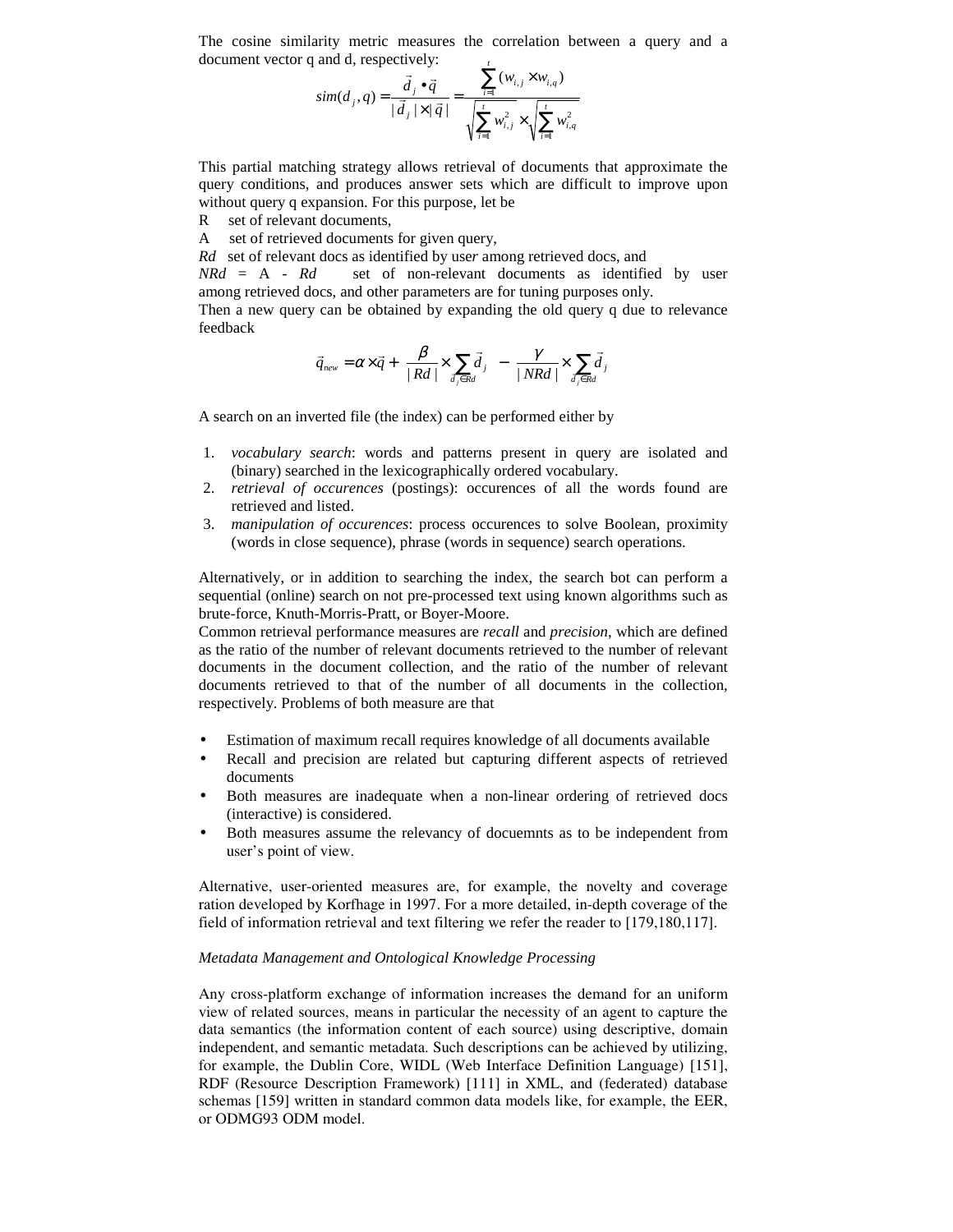The RDF data model and its basic type schema RDF(S) provides a standardized fixed set of modeling primitives for defining ontologies and content descriptions in XML, thereby ensuring consistent representation of data semantics. For to reason on content descriptions in RDF the information agent may use a respective parser, compiler, and interpreter, which have been and are currently being developed, such as SiRPAC and SiLRI from the Web consortium and the European On2Broker project. Any kind of metadata descriptions and mappings are used to resolve schematic and structural heterogeneity. For a comprehensive survey of respective techniques we refer the reader to [62, 65].

However, metadata is constructed from terms stemming from a given vocabulary, domain, or common-sense ontology, like Cyc or WordNet [155]. Such conceptualizations of real-world notions re-usable across shared domains are the basic key for reconciling semantic heterogeneity. Tools for building such ontologies include standard modeling and markup languages such as UML [43], XML [156], RDF, OML/CKML (ontology/conceptual knowledge markup language), SHOE (simple HTML extension for Web page annotation), XML-based ontology exchange languages OIL and XOL, and description logics [67,19,32]. Latter provide, in particular, the inherent feature of a (concept subsumption) reasoning mechanism an information agent can use to automatically validate and compare content descriptions which have been written (or translated into) a concept language. In contrast, XML allows for tagging data in Web pages using common XMLnamespaces and to do all forms of publishing from one master XML document. This enables an agent to automatically scan, comprehend and validate the content of imported XML documents but not to reason on them.<sup>2</sup> Examples for using common or domain-specific ontologies to resolve semantic heterogeneity are in [158,163, 126].

In summary, for the purpose of semantic information brokering an information agent has to be capable of dealing with multiple, partially overlapping standardized domain specific ontologies. Inter-ontological relations can be determined via, for example, logic-based reasoning on (parts) of ontological descriptions. The corresponding mapping of concepts across ontologies should be done with minimizing the associated loss of information. A partially integrated ontology can be created by the agent virtually by means of determining inter-ontological mappings of terms within a query and content descriptions on the fly, or statically in form of a long-term memorized, machine-readable conceptualization of its local or global domain defined independent from actual data, like in a summary or federated schema.

#### *Design and Software Reuse to Support Developing Information Agents*

Design patterns in software engineering have shown to be a very helpful and effective means of capturing and communicating design experience. They are considered to be a natural way of thinking about software, especially in objectoriented design. Recently started efforts to use such software design patterns for the design of cooperative information agents based on an in-depth requirements analysis and corresponding compositional verification are presented in [183].

A closely related technique is that of CBD (component-based software development) enabling the development of software agents out of prepackaged generic elements which, in fact, bases on object technology. It facilitates developing components usable with current versions of mainstream software buses as the CORBA, RMI, and DCOM. This includes in particular the design of agent behavioral contracts embedded in programming languages such as Eiffel, iContract for Java, or the OCL (Object Constraint Language) as part of UML, to determine, reliably and in advance, how these components behave in agent-based applications. One may distinguish four different levels of component contracts [14]: (1) syntactic/interface, (2) behavioral, (3) synchronization, and (4) quality-of-service. Reuse of contract aware components can be an important factor in any agent-based application.

 $\overline{a}$ 

 $2^2$  Ongoing efforts in that direction include among other, e.g., the DAML (DARPA agent markup language) initiative.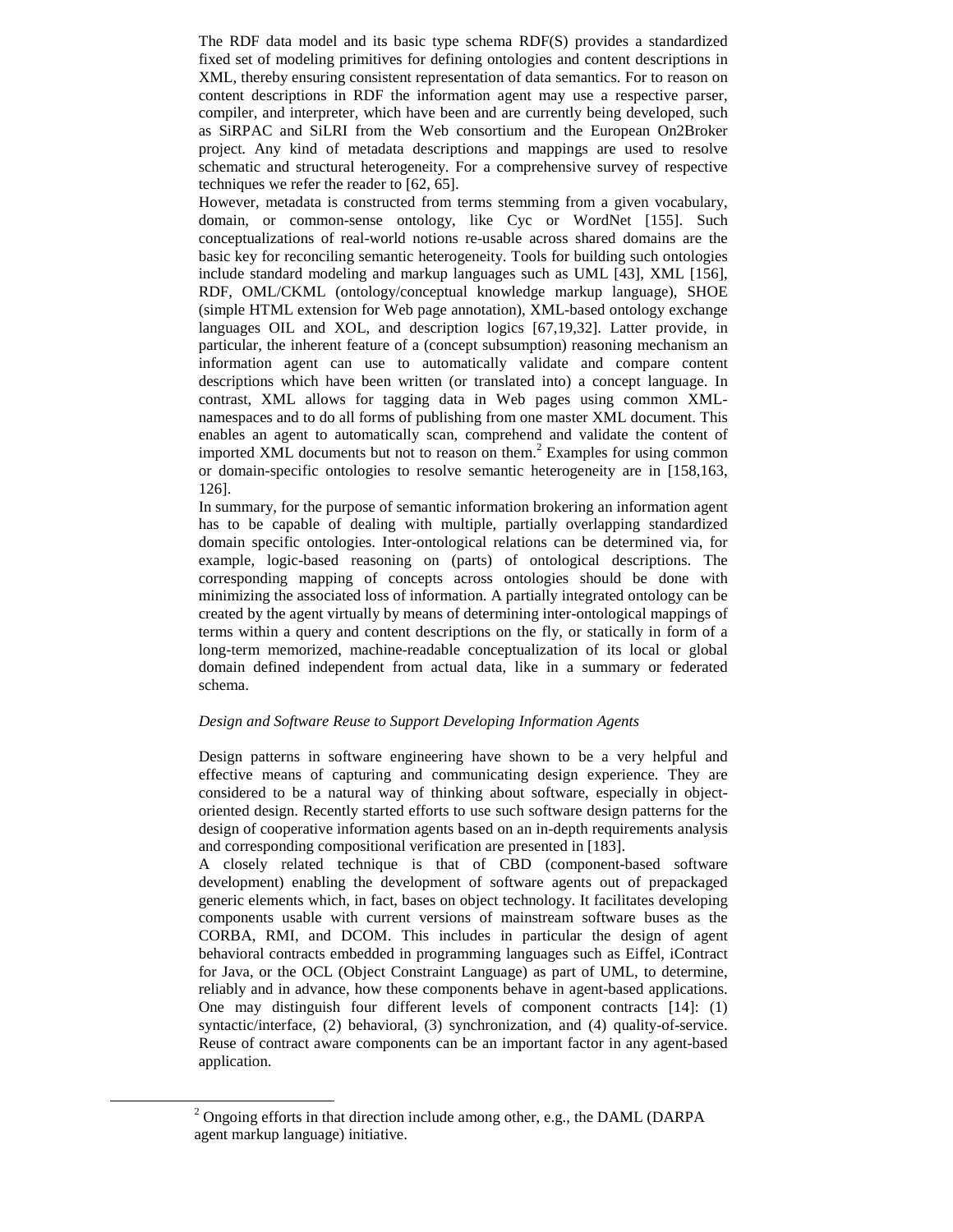## *2.2 Cooperative Information Systems and Agents*

The rapidly accelerating rate of change in today's information-based business environments coupled with increased global competition makes corporation face new challenges in bringing their products and services to the market. This results in an increasing demand for streamlining of operations, and an efficient, unified access to information resources that are distributed throughout a local or worldwide network. Although the low-level infrastructure has been developed to support interoperability between heterogeneous databases and application programs, this is not sufficient when dealing with higher-level object organizations such as vertical business object frameworks and workflow. Existing multi-database or federated database systems do not support any kind of pro-active information discovery. This led to the paradigm of so-called *cooperative information systems* originated from Papazoglou, Laufmann and Selis in 1992 [102] (Fig. 2) describing an advanced middleware infrastructure based on the inclusion of intelligent information agents that support higher levels of cooperation and provide the required services.



Fig. 2. Macrostructure of a cooperative information system, mediator, wrappers

One key challenge of a CIS is to balance the autonomy of databases and legacy systems with the potential payoff of leveraging them by the use of information agents to perform collaborative work [101]. On the other hand, information agents shall collaborate without losing an individually significant degree of autonomy in planning and task execution.

#### *Mediators for Intelligent Integration of Information*

Many past efforts towards an intelligent agent-based integration of information rely on the concept of a so-called *mediator agent* introduced by Wiederhold in 1992 [150]. The main purpose of this special kind of information agent is to enable intelligent interoperability across information systems. A mediator has been defined as "a software module that exploits encoded knowledge about some sets or subsets of data to create information about a higher layer of applications". While the federated or multi-database architecture distinctly focus on data representation through different types of schemas and appropriate translations, the mediator approach focus on computational entities that perform value-added activities but keeping the information model more or less hidden, typically in the definition of the mediator itself.

A mediator is supported by a set of wrapper agents each of them providing access to a local information source and extracting content from that source, and performing appropriate data conversion. To provide value-added information services the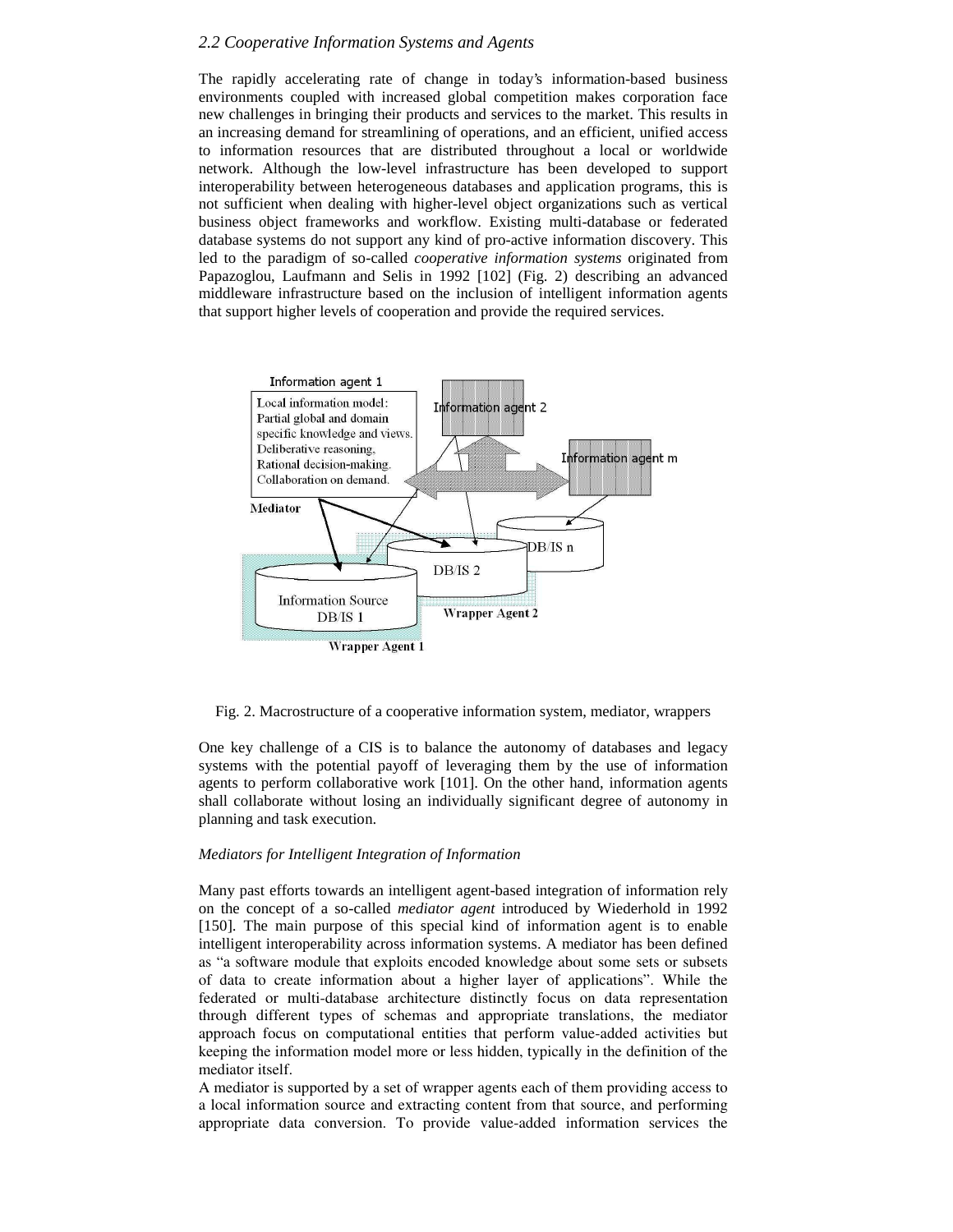mediator may collaborate with other information agents such as broker or matchmaker agents covering different domains and sets of service providers. According to [52] a mediator agent has to

- translate between its own and other domain specific ontologies either by the help of a common ontology maintained by a central ontology agent, or by utilizing its partial global knowledge on ontological inter-relationships between concepts which may occur within requests from other agents and the results of query processing over heterogeneous sources,
- decompose and execute complex queries on available relevant sources with the help of a matchmaker agent, and to
- fuse the partial responses obtained from multiple information sources sent by wrapper agents into an uniform, added-value response as displayed to the user.

The perspective of the DARPA I3 (Intelligent Integration of Information) research program allows federations among mediators via facilitators on demand. A threelayer reference architecture consisting of various types of services such as facilitation, brokering, mediation and integration, wrapping and data access. The architecture is amenable to agents that can support these services offered at each layer. However, most mediator-based information systems implemented to date, such as SIMS/ARIADNE [5], MIX [184], ABS [9], and to some extent TSIMMIS [44], consider scenarios with just one central mediator agent collaborating with multiple wrapper agents. The issue of ontology-based collaboration among multiple mediators or facilitators, like in OBSERVER [125] and InfoSleuth II [95], is absent. The same goes with multi-brokering and distributed matchmaking among different agent communities [60]. A centralized system consisting of just a single mediator and multiple wrappers is not a full-fledged cooperative information system (CIS).

## *2.2.1 Basic Key Supporting Techniques*

The basic key supporting techniques for developing collaborative information agents and systems concern communication and coordination among the agents [53].

#### *Inter-Agent Communication*

In section 2.1 we mentioned middleware platforms for distributed computing to enable transparent access to heterogeneous information and data sources. However, for the purpose of realizing distributed systems with true openness, beyond simple communication, "conversations" are necessary. That is the motivation behind ongoing efforts to design conversations in an agent communication language (ACL) by FIPA [40], or KQML [38] by the KSE initiative at Stanford university.

An ACL defines the syntax and semantics of messages (performative or primitive communicative act) agents can exchange by describing the desired agent state and complex (propositional) attitudes to reach by each of the language performative which represents the intention of the conversations prepared. Utilization of such performatives bases on the speech act theory [119]. The receiver sides can understand how to process and proceed with its action by the course of the taskoriented conversation which are driven by the agents' strategies and behavior but are independent from any content language or ontology (agent's local view). One of the nice things about using an ACL for negotiation is that it permits a model allowing richer communication between the negotiating parties. For example, the FIPA ACL reject-proposal communicative act allows you to give a reason for the rejection.

Many KQML derivatives are on the market designed for different application domains and purposes but no standard ACL with fixed semantics yet exists.

The requirements for using ACLs in information agent systems include (a) an API for composing, sending, and receiving of ACL messages, (b) a supporting infrastructure, such as agent naming service and registration, (c) the code implementing action(s) to perform as given by the semantics of message type, particular domain and application. One can distinguish between (1) multiagent systems using an ACL for inter-agent communication, and (2) APIs facilitating the embedding of ACL-speaking capabilities into an application or multiagent system.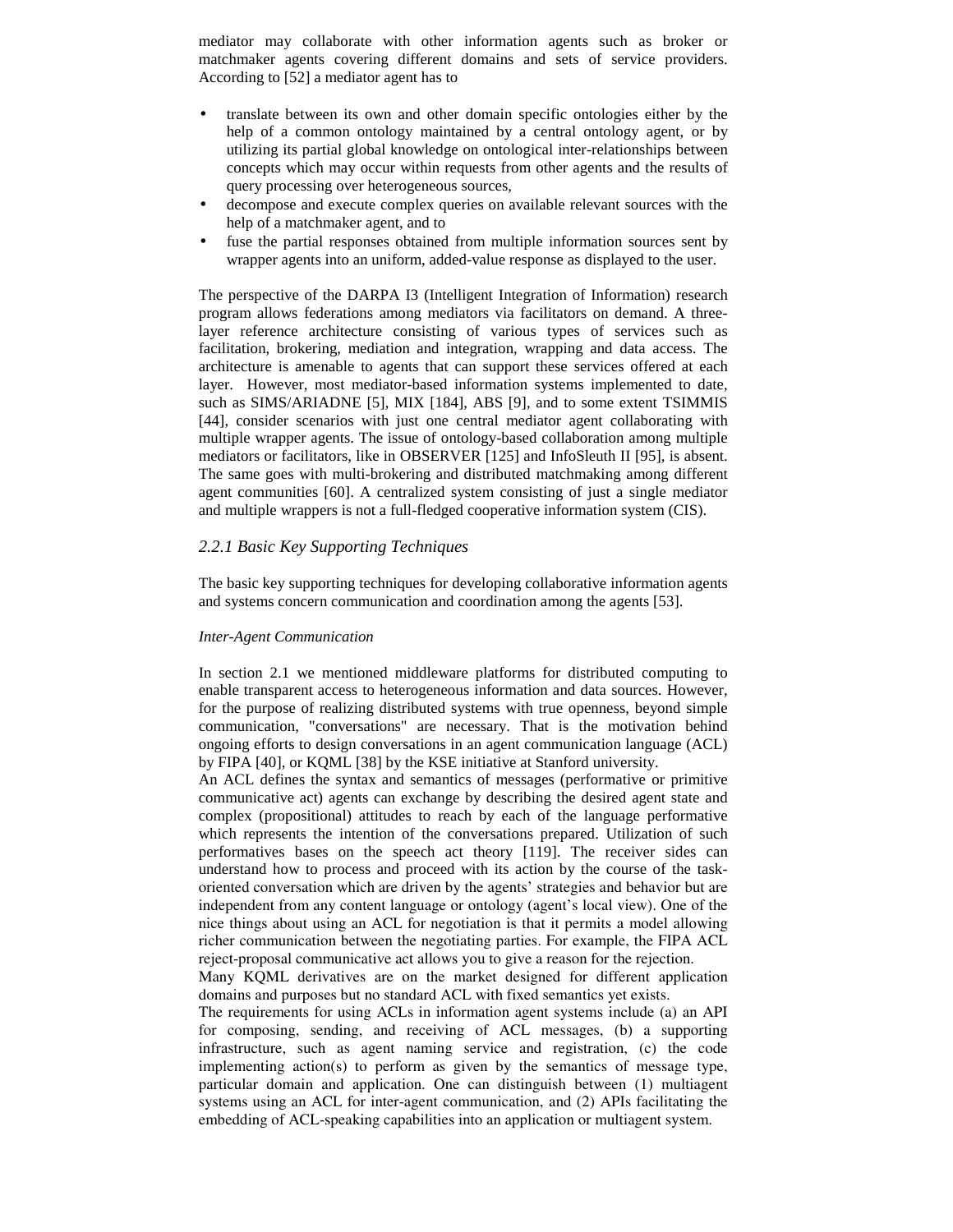Another issue of meaningful communication enabling for distributed semantic information brokering at the same time is that of understanding the meaning of words, concepts, and notions across multiple application domains which are used to within the content of (parts of) the exchanged messages. Related efforts include automated, ontology-based interoperation by using methods, tools, and languages for knowledge representation and sharing such as non-proprietary languages for knowledge and content interchange, like full-fledged first-order predicate logicbased KIF (knowledge interchange format) [64], SL (semantic language) by FIPA, or common ontologies [130,82].

#### *Coordinating Societies of Information Agents*

Coordination is the process of managing dependencies between activities of one or multiple actors performed to achieve a goal and to avoid conflicts while having maximum concurrency. It involves task decomposition, resource allocation, synchronization, group decision making, communication, and the preparation and adoption of common objectives.

A variety of approaches for coordination strategies including multi-agent planning and decentralized negotiation protocols for different multi-agent environments exist. Recent works also investigate the benefits of learning to choose an appropriate coordination strategy by a single agent in a multi-agent system [108]. Coordinating collaboration among information agents may follow some sort of social obligations from given or emerging joint intentions, delegation of tasks and responsibilities, or team plans [21,66,131,137].

A comprehensive overview of coordination mechanisms is given, for example, in [195,34,45,97]. Possible types of cooperation in multi-agent systems are discussed, for example, in [33]. Research into modeling cooperative behavior and entailed strategies continues; related works are inspired, in particular, from research in CSCW, cognitive, and social sciences [27].

As an example for coordinating societies of heterogeneous agents we briefly introduce the techniques of *service brokering* and *matchmaking.* For this purpose we differentiate among three general types of agents (see fig. 3):

- 1. *Provider agents* provide their capabilities, e.g., information search services, retail electronic commerce for special products, etc., to their users and other agents.
- 2. *Requester agents* consume information and services offered by provider agents in the system. Requests for any provider agent capabilities have to be sent to a middle agent.
- 3. *Middle agents*, i.e., matchmaker or broker agents [30], mediate among both, requesters and providers, for some mutually beneficial collaboration. Each provider must first register himself with one (or multiple) middle agent. Provider agents advertise their capabilities (advertisements) by sending some appropriate messages describing the kind of service they offer.

Both, brokering and matchmaking, require in particular a common language enabling the description and automated processing of advertised and requested capabilities of information agents. First steps are taken in this direction, such as the agent capability description language LARKS [132] (see section 2.3.2), or recently started efforts on a general agent markup language DAML. Other capability description languages, like CDL, do not provide any mechanism for to enable agents to efficiently reason on respective descriptions.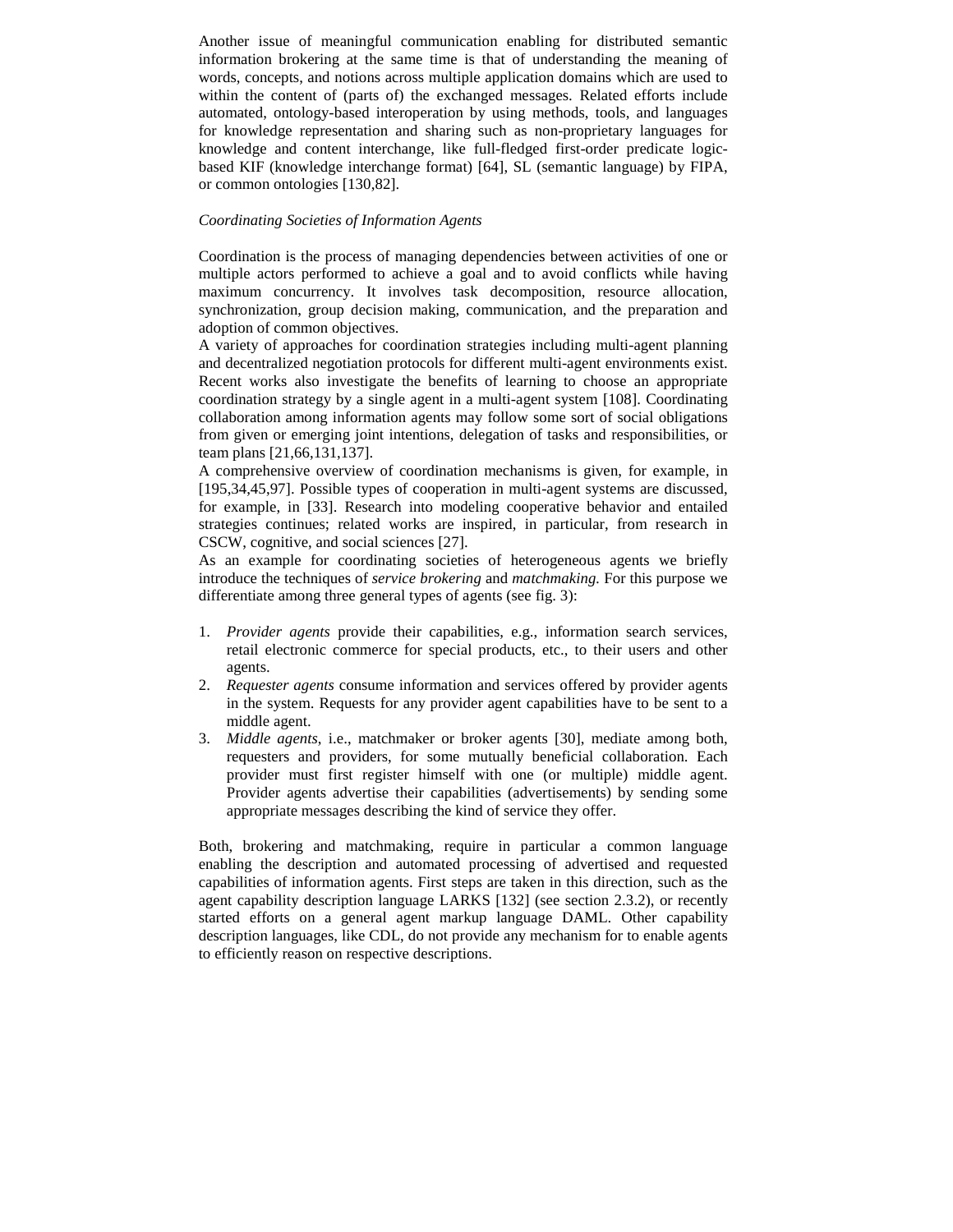

Fig. 3. Service brokering and matchmaking

Every request a matchmaker or broker agent receives will be matched with its actual set of advertisements. If the match is successful a matchmaker agent returns a ranked set of appropriate service provider agents together with the relevant advertisements to the requester. In contrast to a broker agent it does not deal with the task of contacting the relevant providers itself by means of transmitting the service request to the service provider and communicating the respective results to the requester. This avoids data transmission bottlenecks, but increases the amount of interaction among participating agents. Currently, only a few approaches deal with multiple broker, or matchmaker agent [60]. Other works related to matchmaking such as SHADE and COINS [75] are discussed in [136].

#### *2.2.2 Examples*

Examples for systems of collaborating information agents include InfoSleuth [59], BIG agent [192], PLEIADES, IMPACT[191], ABS [9], SCOPES [98] and RETSINA. For the sake of conciseness we will just focus on the latter multiagent system infrastructure.

*RETSINA.* The RETSINA (Reusable Task Structure-based Intelligent Network Agents) [133,134] multiagent infrastructure has been developed by the software agents group at the Carnegie Mellon university in Pittsburgh, USA. It consists of a system of three different reusable agent types that can be adapted to address a variety of different domain-specific problems. Interface agents interact with the user, receive user input and display results, task agents help users perform tasks by formulating problem solving plans and carrying out these plans through querying and exchanging information with other software agents, and resource agents provide intelligent access to a heterogeneous collection of information sources.

A collection of RETSINA agents forms an open society of reusable agents that selforganize and cooperate in response to task requirements. Each agent draws upon a sophisticated reasoning architecture that consists of four different reusable modules. Firstly, the communication and coordination module accepts and interprets messages and requests from other agents. Secondly, the planning module takes as input a set of goals and produces a plan that satisfies the goals. Thirdly, the scheduling module uses the task structure created by the planning module to order the tasks. And fourthly, the execution module monitors this process and ensures that actions are carried out in accordance with computational and other constraints. The RETSINA framework has been implemented in Java and is being used to develop distributed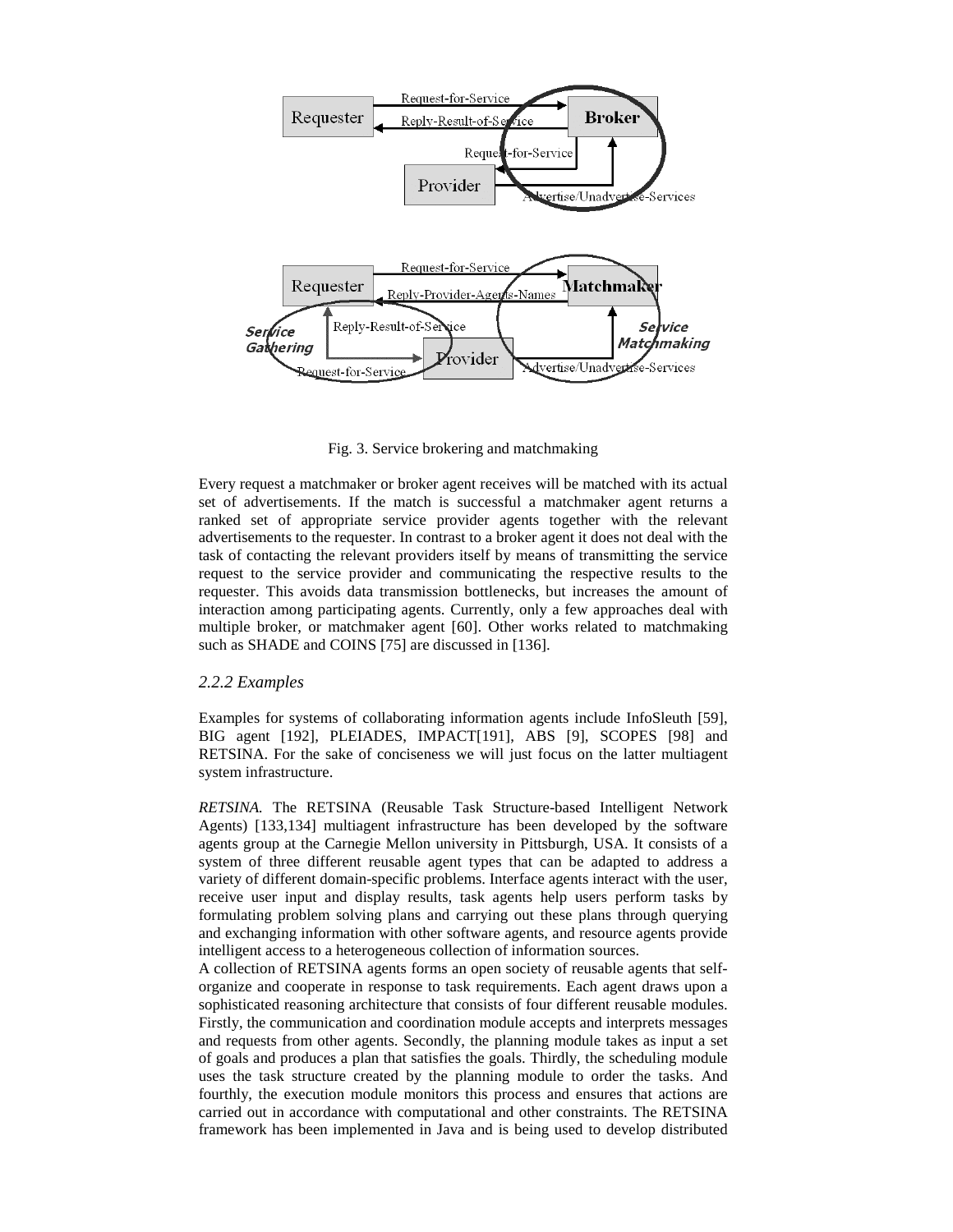collections of intelligent software agents that cooperate asynchronously to perform goal-directed information retrieval and information integration in support of a variety of decision making tasks

*LARKS: Matchmaking Among Heterogeneous Agent Systems***.** In contrast to the rather broker-based InfoSleuth system RETSINA relies on matchmaking in dynamic agent societies. For this purpose an agent capability description language called LARKS (Language for Advertisement and Request for Knowledge Sharing) has been developed [136]. When a service-providing agent registers itself with the middle agent together with a LARKS description of its capabilities, it is stored as an advertisement and added to the middle agent's database. Thus, when an agent inputs a request for services, the middle agent searches its database of advertisements for a service-providing agent that can fill such a request. Requests are filled when the provider's advertisement is sufficiently similar to the description of the requested service. Application domain knowledge in agent advertisements and requests can be currently specified as local ontologies written in a specific concept language ITL or by using WordNet.

An advertisement or request in LARKS is a frame comprised of the following slots: (1) *Context*: Keywords denoting the domain of the description, (2) *Types*: Userdefined data types found in the signature definition, (3) *Input* and *Output*: Input and output parameter declarations defining the signature of the operation, (4) *InConstraints* and *OutConstraints*: Logical constraints on input/output variables (pre-/post conditions), (5) *ConcDescriptions*: Descriptions of the disambiguating words used in the first three slots in concept language, or keyword phrase, and (6) *TextDescription*: A free text description of the agent's capabilities.

| Context<br><b>Types</b>                                          | Combat, Mission*AWAC-AirMission<br>Date = $(mm: Int, dd: Int, yy: Int);$<br>DeplovedMission =<br>$ListOf(mType: String, mID: String   Int,$<br>mStart: Date, mEnd: Date);                                  |
|------------------------------------------------------------------|------------------------------------------------------------------------------------------------------------------------------------------------------------------------------------------------------------|
| Input<br>Output<br><b>InConstraints</b><br><b>OutConstraints</b> | Start: Date, End: Date<br>missions: DeployedMission;<br>Start $\leq$ End<br>deployed(mID), mType = AWAC,<br>launched after(mID,mStart), mStart >= Start,<br>$Ia$ unched_before(mID,mEnd), mEnd $\leq$ End. |
| <b>ConcDescriptions</b>                                          | $AWAC-AirMission = (and AirMission )$                                                                                                                                                                      |
| TextDescription                                                  | information on deployed AWAC air combat<br>missions launched in a given time interval                                                                                                                      |

LARKS Advertisement: "Agent is capable of providing information on deployed air combat missions launched in a given time interval"

#### Fig. 4. Example of an agent capability description in LARKS.

LARKS is fairly expressive and capable of supporting inferences. The LARKS matchmaking process employs techniques from information retrieval, AI, and software engineering to compute the syntactical and semantic similarity among agent capability descriptions [136]. The matching engine of the matchmaker agent contains five different filters for (1) keyword-based context matching, (2) TF-IDF based profile comparison, (3) concept-based similarity matching, (4) type-inference rule-based signature matching, and (5) theta-subsumption based constraint matching of finite Horn clauses. Any user may individually configure these filters to achieve the desired tradeoff between performance and matching quality.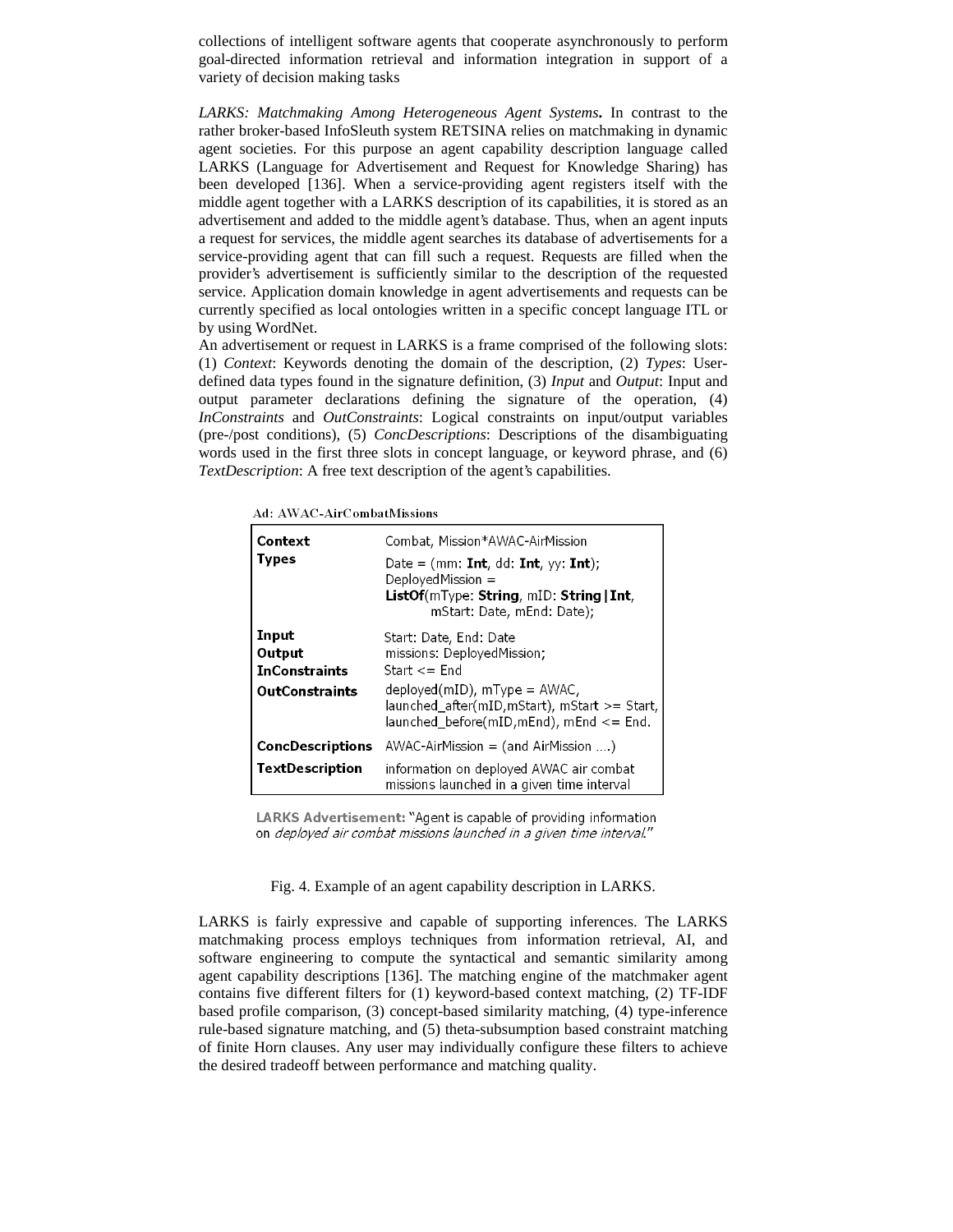## *3. Adaptive Information Agents*

Adaptive information agents have to deal with uncertain, incomplete and vague information in an efficient, reliable way such that they are able to make intelligent decisions on the fly [29]. Adaptation of an agent to its environment can be done in an isolated manner or in collaboration with other agents by using methods for single or multi-agent learning, respectively [110,121,162]. Learning among multiple agents may be collective, that means, the agents adapt themselves in order to improve the benefits of the system. But system adaptation can even emerge without any collaboration when individual learning of one agent affects that of other agents in a beneficial way. An agent may exhibit adaptive behavior relative to a variety of internal reasoning processes concerning communication, coordination, planning, scheduling, and task execution monitoring [132]. All approaches and systems for single or multi-agent adaptation may be evaluated by different criteria; these criteria concern the

- applied strategy such as learning by example, analogy, or discovery,
- kind of feedback and guidance for the agents by means of reinforcement, supervised or unsupervised learning,
- type of interaction among agents, human users and the multi-agent system in the environment,
- purpose of learning as to improve the skills of a single agent or the whole system, and
- distribution of data and concurrent computation for adaptation in the multiagent system.

Most popular application domain of adaptive single and multi-agent systems is currently electronic commerce and information gathering in the Web. Equally important domains are manufacturing [13,42], digital libraries [35], logistics, and telecommunication networks. Some open questions and challenging research issues are the following.

- Mechanisms for learning successful negotiation and coordination strategies in a multi-agent system [84,108].
- When is adaptation of single agents harmful or beneficial for the system they are involved in [135]?
- How can collaborative behavior among multiple adaptive information agents effectively evolve [6,164,166]?
- Which methods for knowledge discovery, representation and maintenance are most appropriate for an information agent in an open environment?

A variety of machine learning techniques are useful within information agent systems; comprehensive readings in such techniques are, for example, [8, 91]. Most popular types of learning methods, ranging from neural network learning through Qlearning and case-based reasoning (CBR)[77] to genetic learning, for adaptive agents are the following.

- *Supervised Learning.* User feedback received by the agent specifies some desired activity; the objective of learning is to match this desired activity as closely as possible.
- *Unsupervised learning.* This refers to adaptation without any feedback from the user or other agents. The objective of learning is to find useful and desired activities or patterns of activities through a self-organizing process.
- *Reinforcement learning.* User feedback specifies the utility of some activity performed by the agent which objective is to learn how to maximize this utility.

A comprehensive overview of the research area of adaptation of single agents and multi-agent systems is provided, for example, in [122,145,146].

## *3.2 The Non-Cooperative Case*

A non-cooperative adaptive information agent gradually adapts to changes in the user, information, and network environment by its own without any collaboration with other agents.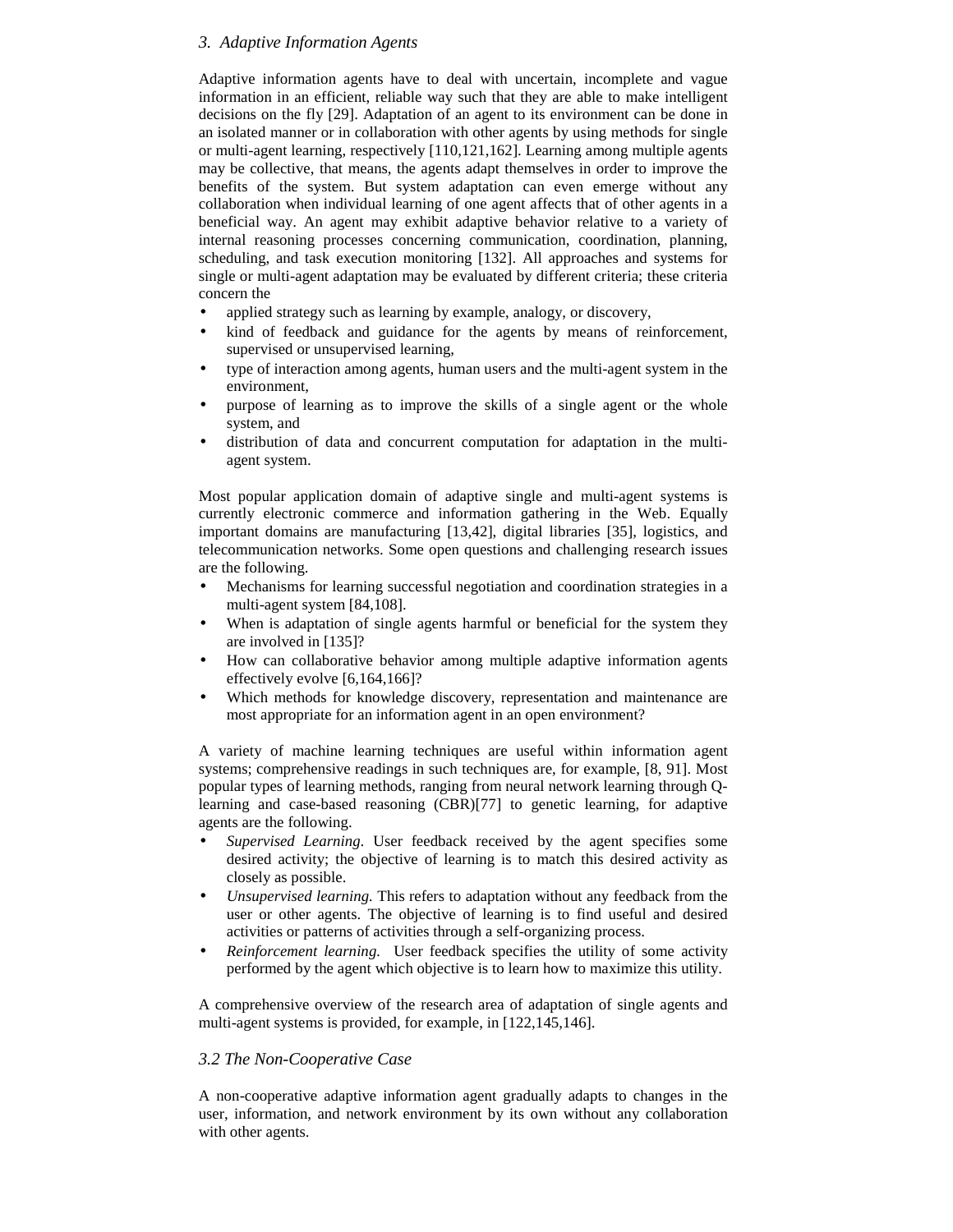## *3.2.1 Key Supporting Technologies*

Basic key supporting technologies for the development of any single, adaptive information agent include, in particular, human-agent interaction, visualization of information spaces to the user, content-based user profiling, and adaptive knowledge discovery in databases [73]. Other relevant techniques concern, for example, learning of a single agent to select information sources based on the principle of maximum expected utility having limited information on the environment [120].

#### *Human Agent Interaction and Visualization of Information Spaces*

Any flexible, convenient human-agent interaction (HAI) helps to increase the awareness and thereby the acceptance of the information agent and its work by the user. For this purpose, an adaptive information agent should interact with its users in a most convenient way through an intelligent interface. HAI is largely motivated by the metaphor of indirect management, that is the user is engaged in a cooperative interaction process in which human and agent both initiate communication, monitor events, and perform tasks [78, 85]. Such an interaction encompasses (1) the processing and analysis of the user's input, such as speech, and affective signals, (2) managing the interaction process based on the agent's knowledge of the domain, user, discourse, media, and task model, and (4) the design of the presentation of rendered output using believability-enhancing gestures, natural language, or graphics.

Individually sensitive guidance of the user through the available includes not only to anticipate its needs on the fly, but also to visualize the space in real-time. Latter can be realized, for example, by utilizing virtual reality (VR) techniques [25] and lifelike synthetic characters [3, 36]. This also requires automated speech recognition, body tracking and tracing for affective computing [105], and projecting of potentially terascale data grids resulting from the agent's online data mining activities. Such tele-immersive environments, like CAVE, ImmersaDesk 3, CAVE6D, or TIDE [185], allow to guide the user by its personal information agent while s/he is walking through the information landscape. First implementations have been done in that direction through modeling of 3D shopping malls in VRML, like culthouse.de or vira.de, though, they still have to be equipped with assisting 3D information agents<sup>3</sup>. The same goes with digital cities [186] as platforms to support community networking while being loosely or tightly coupled with the physical city in terms of shops, offices, and administration.

Besides, any future progress in advanced HAI is due to the rise of multimedia pushed to a new level by, for example, more powerful 3-D graphics accelerating and displaying hardware, significant increase of mass storage capacity, ultra-high performance connections among sites in the Internet(-2) and standards for multimedia integration on the Web, like SMIL [129].

In summary, HAI and its application to (systems of) information agents still appears to be an uncharted territory [78], despite the recent research efforts in intelligent interfaces and human agent factors carried out, for example, by projects in the European I3Net initiative started in 1997 [54] as well as in the Special Interest Group on Intelligent Information Agents as part of AgentLink [1].

#### *Content-Based Filtering and User Profiling*

 $\overline{a}$ 

Content-based filtering and user-interest profiling is a common approach to tackle the information filtering problem. Items are recommended to a user according to correlations found between the items' content, for example, presence of certain keywords, features, and the given user preferences in a profile. Latter is usually generated and updated by the agent automatically by observing the user's online activities such as visiting Web pages, dealing with downloaded documents, adding or deleting bookmarks, and printing, as well as affective signals such as eye movement or gestures, and credit assignments to the agent.

<sup>&</sup>lt;sup>3</sup> Notably, the impact of HAI in such virtual environments to social interaction and psychological well-being in real life still remains to be investigated.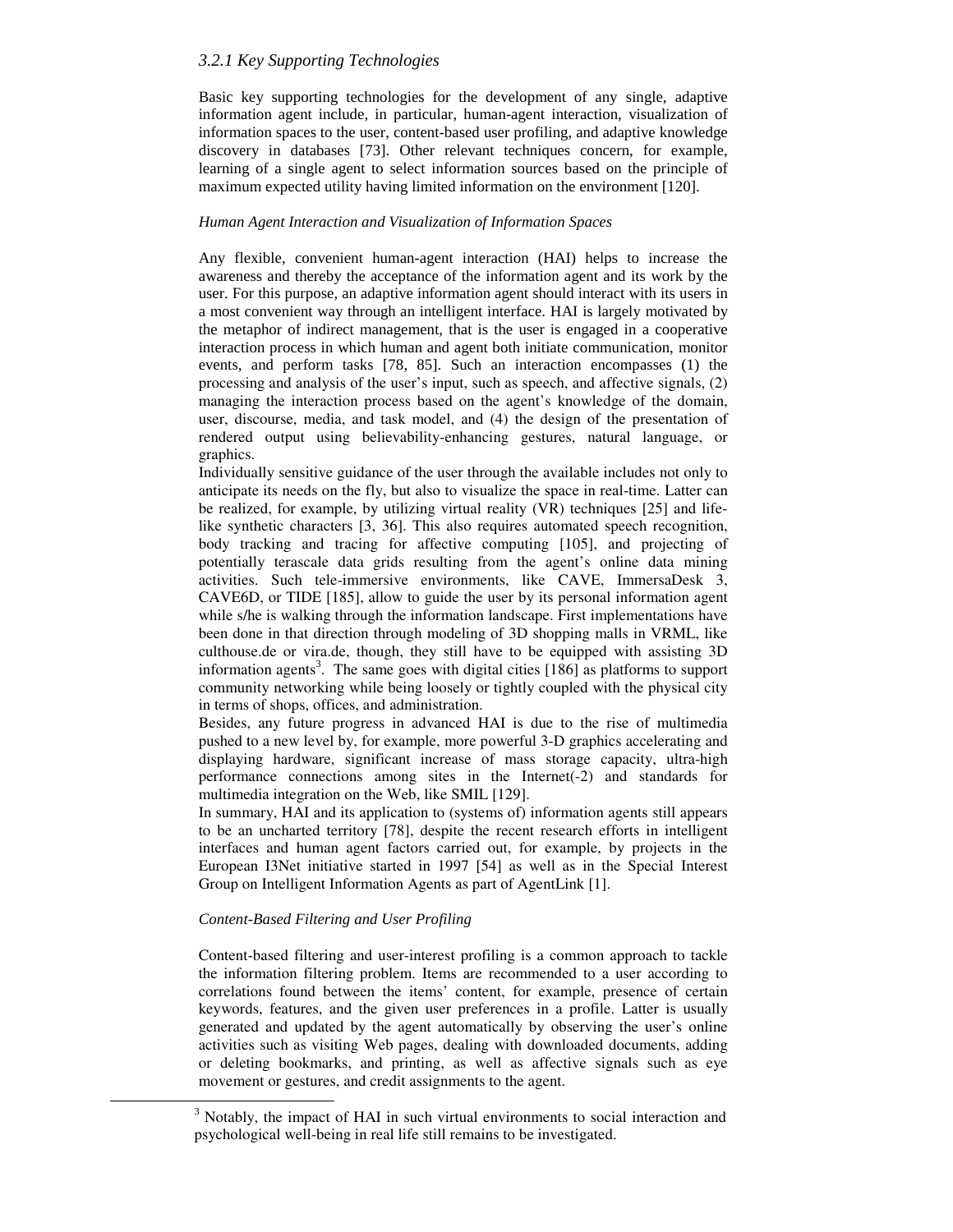

Fig. 5. Content-based filtering and user profiling.

The agent extracts features from the documents, uses them to form training examples, and induces a corresponding user interest profile via application of suitable machine learning techniques such as reinforcement learning. Other related methods include learning models of text categorization, assignment of documents to one or more categories, and the creation of possibly overlapping categories due to levels of user interest. The profile can be used by the agent to predict further actions of the user thereby learning to recommend and pro-actively select relevant documents.

Content-based filtering has a few drawbacks. Firstly, information must be in some machine parsable form like text or attributes that have to be assigned by hand, but it appears to be difficult to assign attributes to media such as sound, images and video. There is also no inherent mechanism for generating serendipitous finds, means the agent may not recommend more of what the user has seen before and liked. Finally, content-based methods cannot filter based on assessments of style, quality, etc., that is, the agent cannot distinguish between a well-written and a badly written paper, if both use same terms.

#### *3.2.2 Examples: Personal Assistants and Synthetic Characters*

Developing personal assistants not only for the Web has become trendy, attracting increasing interest from the common user over the past five years. Though, one has to be aware of the fact that an intelligent information agent acting as a personal assistant can present itself to the user in the form of a believable, synthetic character as kind of alter ego but is never meant to be identical with it.

A lot of synthetic characters and personal assistants have been developed at, for example, NetSage [94], Extempo Imp [37], Microsoft, DFKI, and MIT Media Lab [79]. Fig. 6 shows some examples of synthetic characters which are programmable to behave in accordance to different personality traits specified by the developer in the context of a given application. It is possible, for example, to set up personalized sales dialogues at the portal site of a car dealer between different synthetic characters representing vendors and consumers. Each of these characters adopts a different role trying to convince the potential customer to purchase an advertised item through role-based argumentations in a simulated conversation.

Some prominent personal assistants are Letizia, Remembrance, ExpertFinder, Butterfly, Let's Browse, and TrIAs [11], AiA (Adaptive Communication Assistant for Effective Infobahn Access), PAN (Planning Assistant for the Net) Travel Agent [100], WebPersona (Presentation Agents for the World Wide Web) [4], from MIT Media Lab and DFKI, respectively.

Letizia and Remembrance observe user preferences while s/he is browsing through the Web, use a variety of heuristics for identifying possibly interesting pages for the user and, in contrast to common users, browse the Web breadth-first. Let's Browse allows for collaborative browsing of the Web which appears to be highly suitable for WebTV application. ExpertFinder and Butterfly determine user's experience and expertise by observation of dialogues in mailing lists and chat rooms, and gradually learns to find most appropriate experts for a given query of its user; Butterfly recommends a chat channel on the Internet to the user. WebWatcher from Carnegie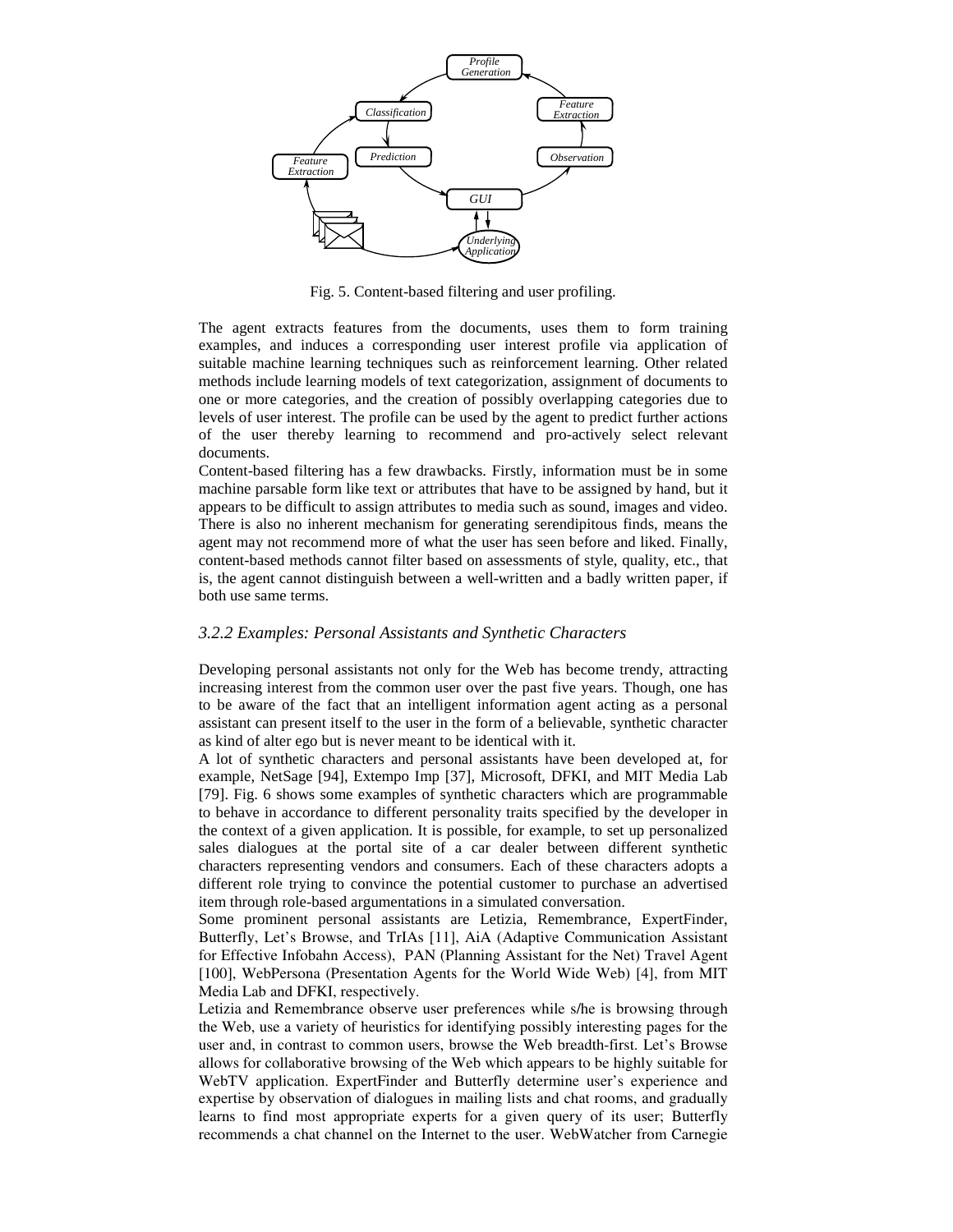Mellon university interactively accompanies a user while s/he browses the Web in a tour and adapts to user preferences and information server contents by reinforcement learning from experience, that is previous tours.



Fig. 6. Examples of life-like synthetic characters

Another but rather simple type of personal assistants are so-called chatter bots which basically use low-complexity case-based reasoning techniques to guide users through product orders, Web-pages or entertain, for example, by ELIZA-like chatting with users on Internet chat channels. In the domain of electronic business they are typically designed to answer the 20% of questions that generate 80% of call volume to customer-service centers.

#### *3.3 Collaborating Adaptive Information Agents*

Currently, only a few systems of collaborating information agents show adaptive behavior. In part, that is due to the fact that there is still not much known about the exact relation between single and multi-agent adaptation, and vice versa. First steps have been taken to investigate how collaborative information agents may learn to coordinate their actions and task execution in different domains. However, the development of adaptive collaborating information agents remains to be one of the main challenge in the area of IAT. Regarding this, the future question will be how does an information agent ingeniously behave, rather than what does it look like.

## *3.3.1 Key Supporting Techniques and Technologies*

Some of the most widely used and effective techniques for collaborating adaptive agents are collaborative (social) filtering [31,165] and genetic algorithms [8].

#### *Collaborative Filtering*

This collaborative recommendation technique is a powerful method for leveraging the information contained in user profiles. In contrast to content-based filtering the agent rates the items chosen by its user and compares the corresponding user preference vector to that of other user's projected to the same set of items. It then recommends other items which have been recommended by users who share similar likes and dislikes. For this purpose it has to collaborate with other agents to gain the respective knowledge. Thus, this technique essentially automates the process of "word of mouth" in a given user community. In addition, trust among users and agents is even easier to gain, since it is very difficult to manipulate the recommendations an agent makes to its user via social filtering.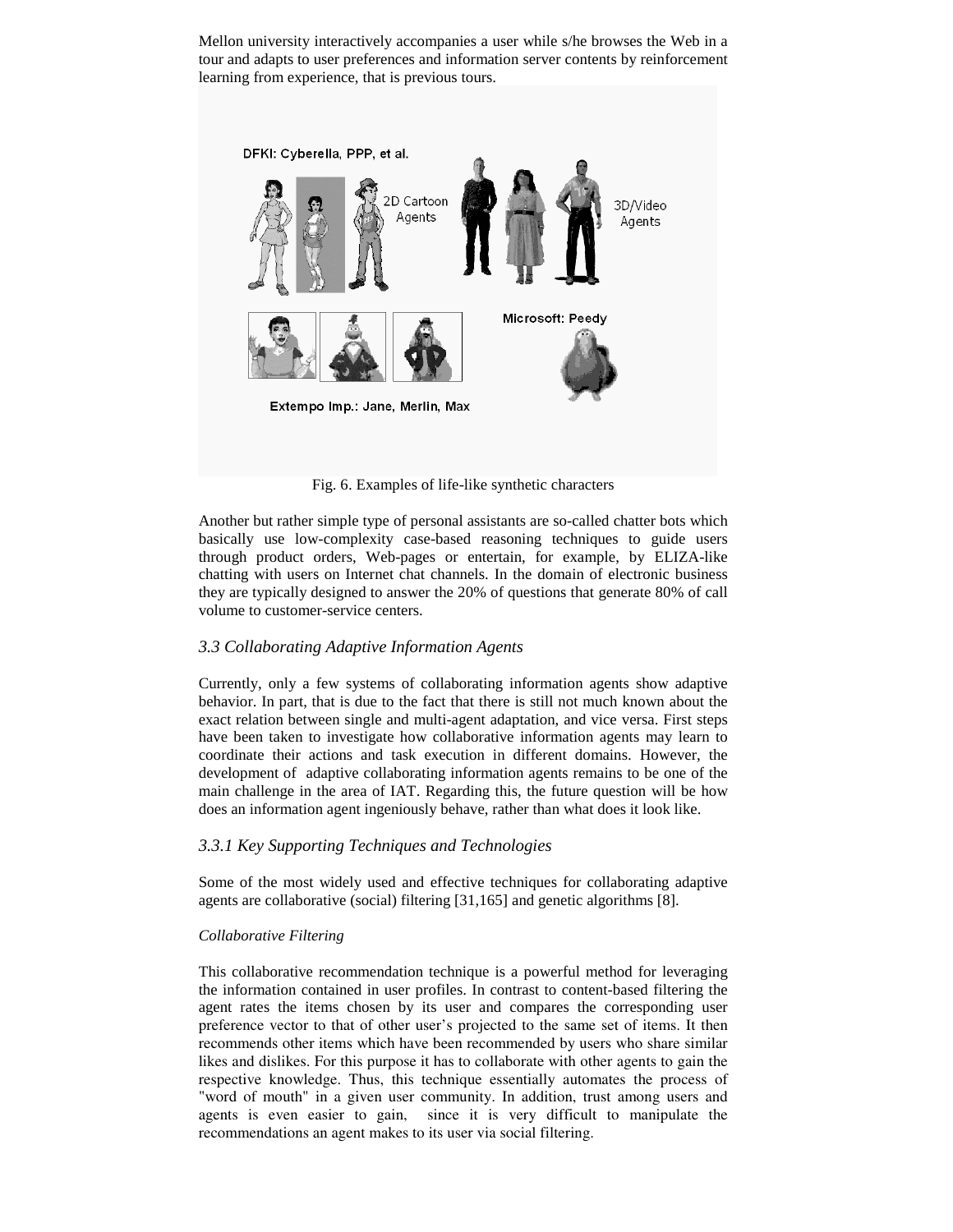Common technique to find similar users and predict weighted average of user ratings is to determine the correlation between the users' preference vectors using minimum square error, or the Pearson algorithm:

> $\vec{r}_{+/-}(u_k)$  positive/negative ratings of user k  $[\vec{r}_+(u_x) - \vec{r}_-(u_x)] \cdot [\vec{r}_+(u_i) - \vec{r}_-(u_i)]$  $i \in \{1, \ldots x-1, x+1, \ldots n\}$  $\vec{r}_+(u_x) - \vec{r}_-(u_x)$   $\cdot$   $[\vec{r}_+(u_i) - \vec{r}_-(u_i)]$  $\sum_{i \in \{1,...x-1,x+1,...n\}} [\vec{r}_+(u_x) - \vec{r}_-(u_x)] \cdot [\vec{r}_+(u_i) - \vec{r}_-]$

However, traditional collaborative recommendation still has a few shortcomings. Initial users can bias ratings of future users, no different (context-based) points of view of users are taken into account, and there is no learning from negative cases involved.

#### *Evolutionary Computing: Genetic Algorithms*

Learning across generations of individual, autonomous entities may follow the biologically inspired genetic algorithm model introduced by Holland in the 1960s. Such genetic algorithms model the alteration of genes (phenotypes) during reproduction in order to create new architectural forms [8]. They use a coding of the problem to be solved in a DNA-like string, search for a solution in a population of state points rather than a single point, control the population by a fitness function that rates each individual and reproduces non-deterministic via cross-over or mutation. Population of strings represent a species, and the most fit species represents the best solution evolved so far. Genetic algorithms are inherently slow but proved to be useful in many application domains of information agents as in the following examples.

#### *3.3.2 Examples: Evolving Information Agents Ecosystems*

Some prominent examples of systems of collaborating adaptive information agents are Amalthaea, InfoSpider, LikeMinds and Firefly [41].

*Amalthaea* [92] is an evolving, market-like multi-agent ecosystem for personalized filtering, discovery and monitoring of sites in the Web. Like in distributed, adaptive knowledge bases [89], the approach uses a genetic algorithm. Two different categories of agents are introduced in the system: filtering agents that model and monitor the interests of the user and discovery agents that model the information sources. Latter type of agents use standard IR technique of weighted keyword vector extraction and determine similarity of documents. The user may give relevance feedback on documents presented by filtering agents in a digest. Phenotypes of filtering agents are represented by most rated document vector. Filtering Agents that are useful to the user may reproduce using methods originated from genetic crossover and mutation of phenotypes while low-performing agents will simply die out and be destroyed by the system. In [92] results from various experiments with different system configurations and varying ratios of user interests are shown and how to achieve an equilibrium in the information agents ecosystem.

Transitive recommendation systems generate recommendations of products and documents in the Web from the connected paths of ratings of human users themselves. This is in contrast to collaborative filtering where the recommendations are produced from the direct ratings of preferences. An example for such a recommendation system is Histos [92] for highly connected online communities.

*InfoSpider* agents [88] search online for relevant information by traversing links in the Web considered as a directed acyclic graph. As with Amalthaea, the idea of InfoSpiders is to complement existing search bots in the Web with respect to two of their main difficulties: Scaling and personalization.

The static character of an index database as a basis for any search engine cannot keep up with the rapid dynamics of the growing and changing Web. In addition, the general character of the index building process cannot exploit the different profiles and needs of different users. Search bots in the Web provide global starting points, and based on statistical features of the search space InfoSpiders use topological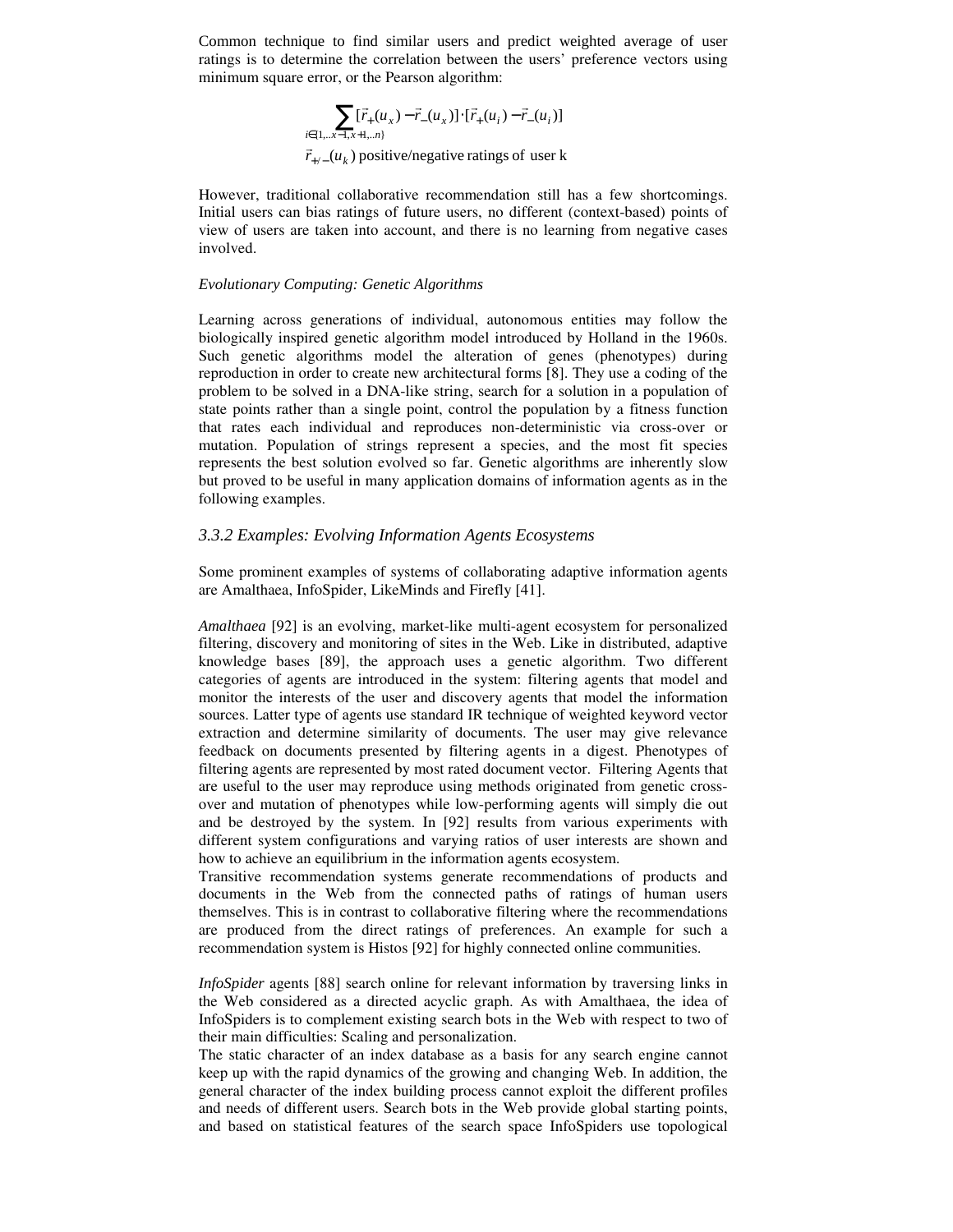features to guide their subsequent search. Each alive spider follows a random link from a given document with best-first heuristics. If a new document is not in its cache it pays energy costs for incurred server access bandwidth and receives an energy payoff equivalent to the relevance of the retrieved document. The spider will be destroyed as soon as ist energy decreases below a given threshold, otherwise it is allowed to reproduce by splitting and sharing its energy with a cloned offspring.

## *4. Rational Information Agents for Electronic Business*

Electronic commerce may be defined as the set of activities of trading goods and services on line. It is part of electronic business covering a broader range of issues including business processes and transactions on the Internet devoted to customer relationship and supply chain management.

## *4.1 E-Commerce: Some Facts & Figures*

E-commerce is steadily growing since around past five years. According to recent market research reports of Meta Group and Forrester Research 200 and 350 billion US\$ e-commerce sales are expected by the year 2000 in Europe and the States, respectively. Remarkably, the business-to-business (B2B) market segment of ecommerce is predicted to outweigh that of business-to-consumer (B2C) worldwide by values of 1.3 and 0.1 trillion US\$, respectively. On the other hand, the consumer online spending raised from 7 billion USD in the whole holiday season of 1999 up to 2.8 billion USD in the month of january 2000.

## *Basic Enabling Technologies for Developing E-Commerce and Business Solutions*

The development of any e-business solution relies on basic enabling technologies such as for

- *standard data representation, retrieval and exchange*, like XML, UML, EDIFACT/WebEDI/EDIINT, domain ontologies, RDF, data retrieval, and data mining methods,
- *secure user profiling and data*, like OPS (open profiling standard), W3C's P3P (platform for privacy preferences), (a)symmetric coding schemes, digital signatures, and digital watermarks,
- *secure electronic payment*, like VISA/MC's SET for payment with credit card, digital cash, like DigiCash's eCash, DEC's MilliCent, and smart cards [128], or deduction from a given customer account like at central virtual markets, and
- *standard protocols covering most issues of electronic trading*, like IETF's IOTP (internet open trading protocol), OTP (open trading protocol), and OBI (open buying on the Internet).

Different trading models and schemes may be compared along (1) the design on economic principles such as dominant, competitive and adaptive strategies and equilibria, (2) privacy of interests of the participants and anonymity of identities, (3) complexity of trading mechanism in terms of computation and communication.

Besides, any emerging concensus on an *accounting and pricing* structure, such as flat-rate, capacity-based or usage-sensitive pricing, is as important as effective trust and security mechanisms to facilitate e-commerce transactions in a digital economy. A remaining challenge is how to model, measure, and reason on *trust*. The situation becomes even more complex since customers as well as vendors, their products, services and quality may change rapidly over time. There is still no satisfactory method known which appears to be suitable for agents to react on such changes in an appropriate way.

## *4.2 Agent-Based E-Trading*

Despite the enormous potential of electronic commerce a more sophisticated, agentbased trading [194] still remains to be a key challenge for economists, computer scientists and business managers as well. It might reshape the way we think about economic systems and business processes in an increasingly networked world. In the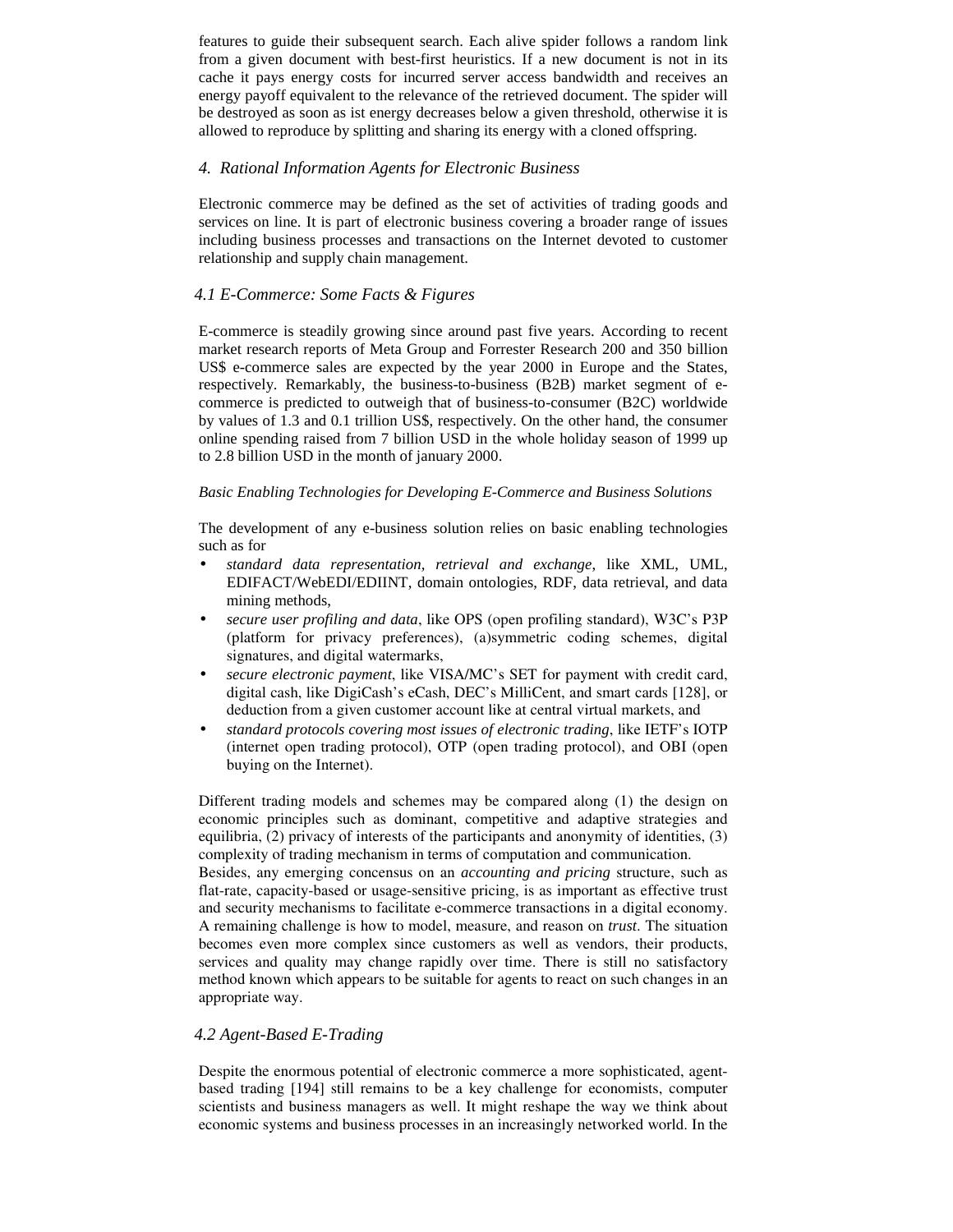open and increasingly commercialized cyberspace, personalized information agents not only may pro-actively discover and manage information relevant to its customers but are paid and have to pay for any services they provide. One vision is that agents facilitate e-commerce and business functions such as advertising, negotiating, matchmaking and brokering. Reasonably, trading information agents have to be equiped with effective and efficient methods for making economically rational decisions. This includes scenarios where agents, for example, make purchases up to a preauthorized limit, filter information and solication from vendors, dynamically trade commodities such as even bandwidth and components within B2B or B2C digital market, or decide on bids from service providers to take for its customer in some reverse auction on line in a consumer-to-business (C2B) e-commerce setting, and increases the level of trust in its actions gradually over time involving only manageable risks for both, customers and vendors [115,118].

Though electronic business and commerce is not the original, classical application domain of information agents it certainly is the most steadily growing ones. Albeit, e-commerce on the Web might happen without any intelligent agents if agent technology in general fails to be injected into currently emerging Internet-mediated transaction standards and systems.

In any case, due to a Harvard study published by Moon in 1998 e-commerce applications with personalized, digital assistents for information gathering and guidance in on line shopping are expected to be 80% more convincing, 30% more attractive and 40% more qualitative. This is where rational information agents for agent-mediated trading come into play.

#### *4.2.1 Basic Key Supporting Techniques for Agent-Mediated Trading*

Many negotiation and trading mechanisms for intelligent trading agents rely on multi-attribute utility theory [193], price comparison, content-based recommendation and user profiling, blueprint learning of unknown Web pages as well as collaborative recommendation, coalition formation among autonomous agents, auction-based protocols [148,149], dynamic supply chain management [157], agent-based marketplaces [57,147], variations of the well-known contract net protocol and arbitration schemes [113].

The first four techniques are typically used in the non-cooperative case such as shop bots, whereas the latter are devoted to the class of collaborating trading agents. Scenarios for single agent or multiagent systems for e-commerce and business can be set up including virtual marketplaces, auctions (B/C2C), and reverse auctions (C2B), as well as shop bots, on line shops, and web portals (B2C/B).

#### *Coalition Formation Between Rational Information Agents*

Self-interested autonomous agents may negotiate rationally to gain and share benefits in stable (temporary) coalitions [116, 124]. This is to save costs by coordinating activities with other agents. For this purpose, each agent determines the utility of its actions and productions in a given environment by an individual utility function. The value of a coalition among agents is computed by a commonly known characteristic function which determines the guaranteed utility the coalition is able to obtain in any case. In a characteristic function game the agents may use imposed individual strategies implied by desired type of economically rational behavior such as altruistic, bounded rational, or group rational. In any case, the distribution of the coalition's profit to its members is decoupled from its obtainment but is supposed to ensure individual rational payoffs to provide a minimum of incentive to the agents to collaborate.

Methods for formation and maintenance of stable coalitions mainly derive from the cooperative game theory, economics, and operations research. They cover the formation of coalition structures, and the distribution of gained benefit among coalition participants. Individual strategies of agents are implied by different types of economically rational behavior such as being altruistic, bounded rational, or group rational.

Most interesting, non-trivial cases of coalition formation concern non-superadditive environments where at least one pair of potential coalitions is not better off by merging into one which could be caused by, for example, communication and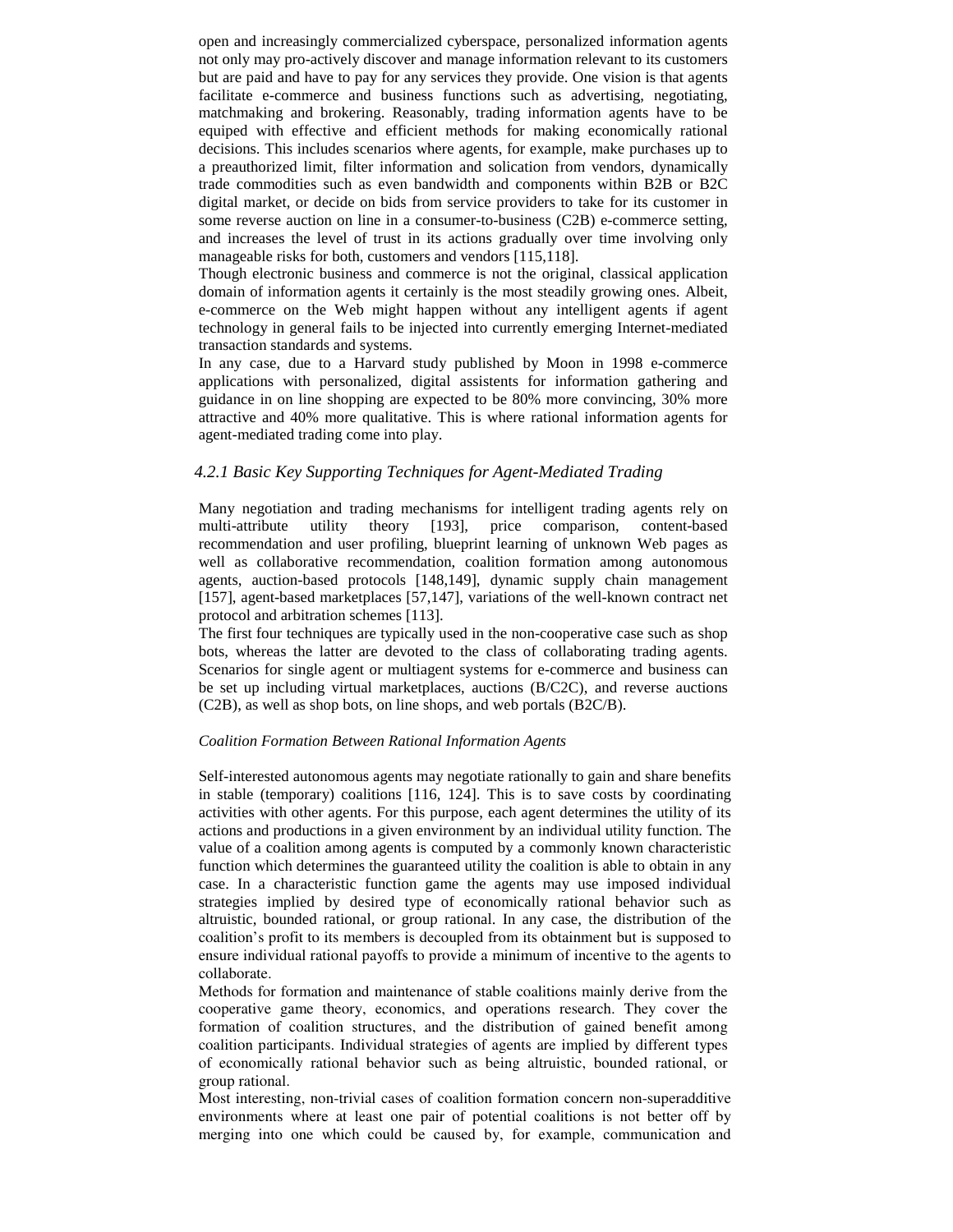coordination overhead costs, decrease of coalition value as a result of restricting utility constraints posed by agents joining a coalition, or anti-trust penalties for specific coalitions [124]. The meaning of stability of formed coalitions relies on the chosen game-theoretic concept for payoff division within coalitions according to, for example, the Shapley value, the Core, the Bargaining Set, or the Kernel [197].

In environments where published interests and utilities used for negotiation to form coalitions cannot be verified, most current protocols allow for fraud by different types of lies [177]. In addition, in scenarios where agents may leave or enter the negotiation process at any time and perform a continous stream of incoming tasks an efficient dynamic formation of multiple, overlapping coalitions remains to be solved. Dynamic coalition formation can be applied to multiple online auctions to form temporary customer coalitions on the fly, though, the underlying methods and techniques have to be invented yet.

Although well-grounded techniques for automated decision making and coalition formation among self-interested agents are known [63,69,70] none of them has been used so far in the public Web. Other applications for methods of utilitarian coalition formation include, for example, the decentralized power transmission planning [23]. A publicly available simulation environment for coalition formation based on selected coalition theories is provided in [22].

#### *4.3 The Non-Cooperative Case: Shop Bots*

Quite popular but basically very simple examples of non-cooperative rational information agents are shop bots on the Web such as mySimon.com, Junglee/Yahoo!, Jango/Excite, shopfido.com, compare.net, or evenbetter.com. The first and probably most known shop bot, BargainFinder [10] from Andersen Consulting, is not available anymore in the Web. This is mainly due to insufficient profit making for associated retailers and vendors.

Shop bots do not sell any product but guide the customer to recommended online stores offering these items. The recommendation is either based on comparison of prices, or multi-attribute utility theory such as used by the shop bot frictionless.com. Latter takes additional attributes like quality of product, timeliness in delivery, warranty, customer support, and reputation of the vendor into account. The final recommendation bases on the result of a distributed attribute constraint satisfaction approach. Underlying assumptions for both types of shop bots are that (1) vendors reveal the relevant information on items to the agent, and (2) the content of vendor Web pages can be automatically scanned and understood by an agent.

However, it remains to be seen if currently deployed shopbots can successfully compete with large portal sites such as amazon.com or barnesandnoble.com, and online retail auctions [7] such as eBay.com in the long run.

## *4.4 The Collaborative Case: Markets and Auctions*

Virtual, agent-based marketplaces provide locations where multiple agents from different consumers and vendors may meet each other to negotiate and exchange relevant data and information. Negotiation may concern, e.g., the amount of charges for provided services as well as the kind of services or goods itself. Free markets and auctions [7] are most common virtual institutions for e-commerce which can be mediated by collaborating rational information agents. They are means for customerto-customer and B2C e-commerce, respectively. Marketplaces provide locations where multiple information agents from different users and providers may meet each other to negotiate and exchange relevant data and information. Negotiation concerns, for example, the amount of charge to pay for services as well as the kind of services or goods itself.

Auctions theory [86,152] analyzes protocols and agents' strategies in auctions. An auction is a price-fixing mechanism or institution in which negotiation is subject to a very strict coordination process. It consists of an auctioneer who wants to mediates the exchange of given items between buyers and vendors for sale at highest possible price, and potential bidders who want to buy them at lowest possible price. Asynchronous bidding mechanisms mostly base on open-outcry with price changes or sealed-bid with periodic partial revelation. Any auction may be classified along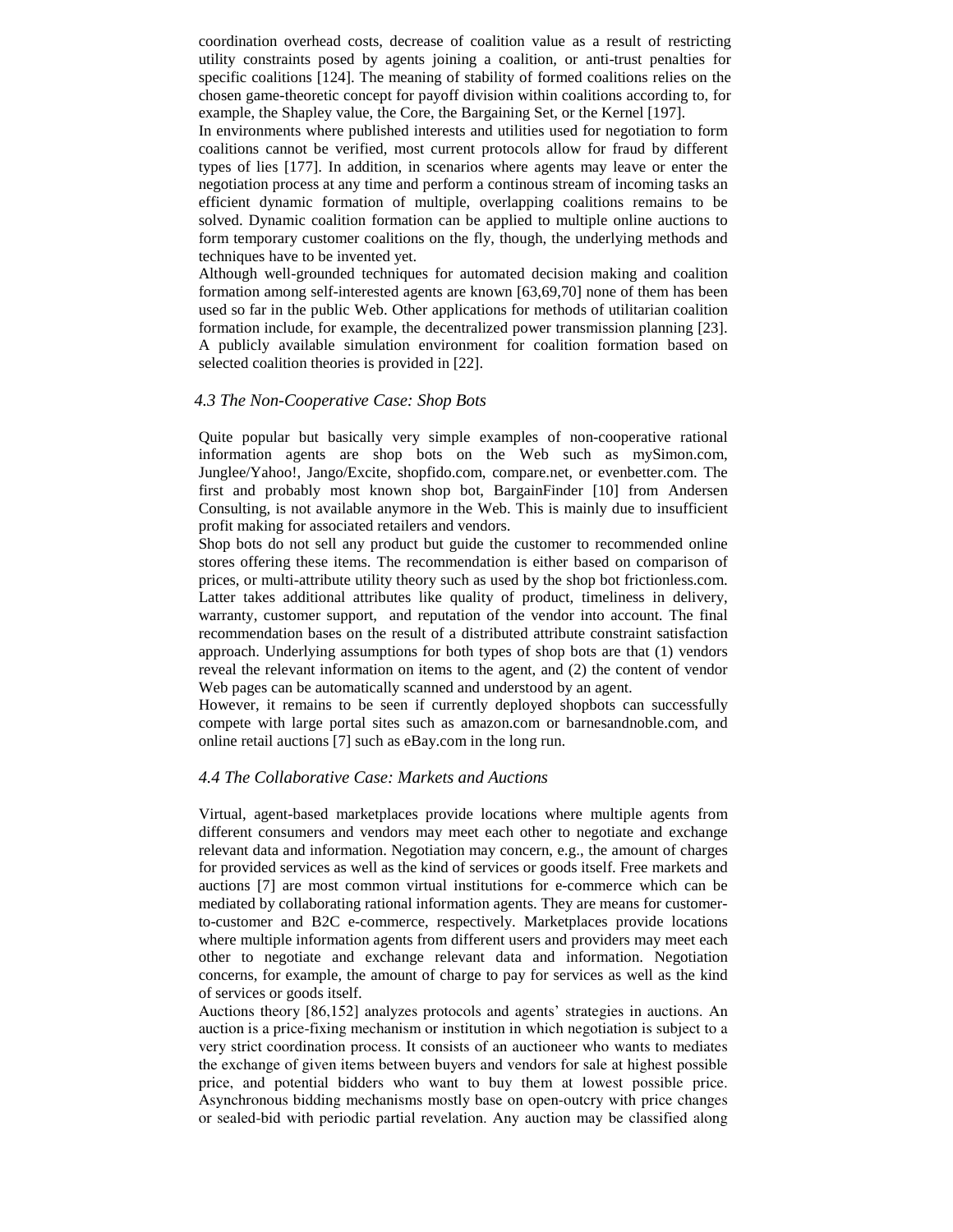three dimensions of (1) bidding rules including, for example, bid format and many:1 or many:many participation, (2) clearing policy such as pricing, clear schedule and closing, and (3) information revelation policy including, for example, price quotes, quote schedule, etc. Prominent auction protocols include the

- first-price, open-cry, so-called English auction. The dominant strategy for consumers here is to bid up to their true, maximum value.
- Decreasing price, open-cry, so-called Dutch auction that guarantees the auctioneer the purchase of items at highest possible price.
- first-price sealed-bid auction having the potential to force buyers and seller into price wars since the sealed bid of any bidder depend on what s/he believes of all other opponents bids.
- second-price, sealed-bid so-called Vickrey auction where the winning bidder pays the price of only the second highest bid [114].

Almost all current Internet auction types are single-resource, one-sided, and not executed in real-time in a strong sense. Future trends may include combinatorial auctions with lower and upper prices for product bundles and reverse auctions where service providers bid to satisfy some customer's request for a kind of service.

## *4.4.1 Examples*

Prominent examples for agent-based marketplaces and auctions are Kasbah/MarketMaker, AuctionBot [148], UMDL, and FishMarket.

*UMDL* (University of Michigan Digital Library) [35] is an agent-based digital library offering electronically available information content and services in a distributed environment. It relies on a multi-agent infrastructure (the service market society SMS) with agents that buy and sell services from each other using given set of commerce and communication protocols. Within the SMS self-interested agents are able to find, work with, and even try to outsmart each other, as each agent attempts to accomplish the tasks for which it was created. Learning in the context of SMS provides a way for agents in the SMS to develop expectations and strategically reason about others, and exploit these expectations to their mutual benefit.

*Kasbah/MarketMaker* [161,7] is a simple agent-based marketplace which has been developed at MIT Media Lab. Trading of goods is performed among buyer and seller agents on the central marketplace; each agent has knowledge about the (type of) good it has to buy or sell by pro-actively seeking out potential best deals and negotiate them on their user's behalf. These deals are subject to user-specified constraints in terms of desired price, lowest (or highest) acceptable price, a date to complete the deal, and one of three simple types of price decay functions. These functions correspond to greedy, moderate, and anxious behavior of buyers or sellers. Upon completion of a deal (and respective transaction) both parties are able to rate the other parties' part of the deal in terms of, for example, product quality, and timely completion of transaction. Agents may use these ratings to determine their willingness to follow up a negotiation with agents whose users do not match a given reputation threshold.

#### *5. Mobile Information Agents*

A mobile agent is programmed to be able to travel autonomously in the Internet from one site to another for the execution of his tasks or queries on different servers. It can be seen as a steadily executing program only interrupted during the transport between several servers. The new paradigm of mobile agents or so-called remote programming is in contrast to the traditional client/server computing via remote procedure calls (RPC) conceived in the 1970's. Any two computers or software agents who communicate via RPC agree in advance upon the effect of remotely accessible procedures, the kind of arguments, and the type of results. This appears to be insufficient in dynamically changing information environments. Besides, any request for procedure performance, acknowledgement as well as the data as a result of remote processing must be sent via the network that interconnects the respective computers. This may generate a high level of network traffic and, depending on the network design, can be susceptible to congestion delay. In addition, mobile devices,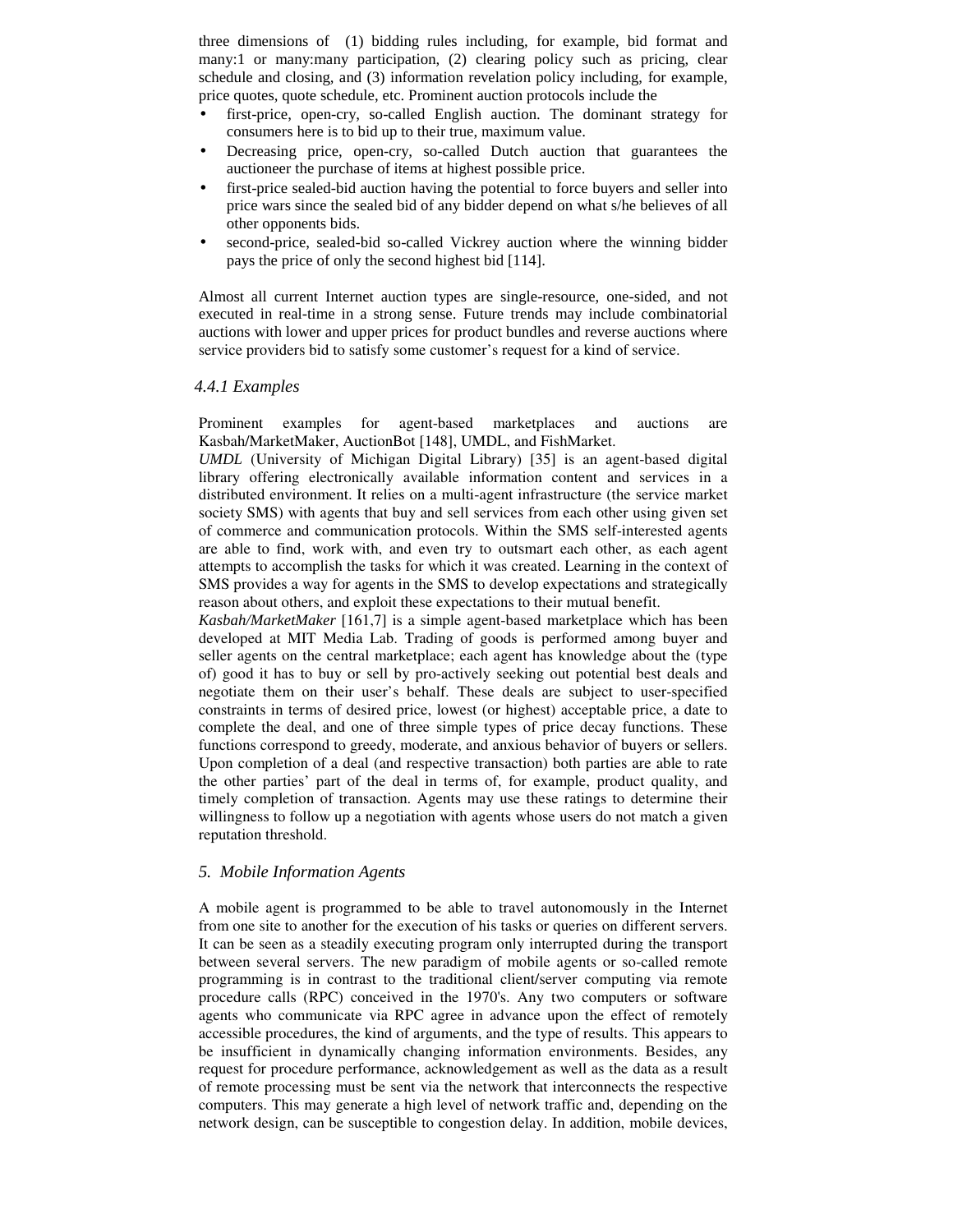intelligent broadband [160] and wireless data networks are becoming more powerful and affordable, leading to the growing importance of mobile personal data access and processing [169]. Until today, a large number of mobile agent systems has been developed, and several approaches deal with the integration of these systems and RPC-based middleware such as CORBA.

The most prominent efforts for standardization of an intelligent mobile agent systems are the addition of a mobile agent facility (MAF) into CORBA by OMG, and the proposal by the Foundation of Intelligent and Physical Agents (FIPA). These efforts even try to deal with the problem of misuse involving mobile agents.

What are the main benefits of mobile information agents? Firstly, such agents may execute their services, for example, intensive data processing and information extraction, locally at remote database servers. They can react dynamically on latencies and congestions which may reduce network load significantly. Especially in wireless networks it is advantageous to do work remotely, in particular when the connection is temporarily lost. Mobile agents can exhibit intelligent strategies for actively searching and integrating information at multiple servers. Resource and service discovery is the fundamental premise of mobile information agents.

Finally, mobile information agents can enhance distributed applications by enabling users to access information ubiquitously, that is anywhere and at any time [104].

#### *5.1 Non-Cooperative Mobile Information Agents*

Mobile information agents may enable migration of small application-based business logic in corporate intranets on demand and dynamic maintenance of connected data warehouses in the Internet. Any activity of a single mobile information agent basically relies on the existence of appropriate run-time environments allowing it to work on different servers. Some main related issues concern the assignment of server resources to visiting agents, code persistence, recovery from failures, and a platform-independent development of mobile agents.

#### *5.1.1 Key Supporting Technologies and Examples*

Mobile agents are almost written in an interpreted machine-independent language such as Java, so he can run in heterogeneous environments. It is assumed that an appropriate computation environment is accessible on any server the agent might visit. Actually there are several systems available [104]. They consist of either

- Java class libraries such as IBM's Aglets [170], ObjectSpace's Voyager [173], Mitsubishi's Concordia [175], and MOLE [173], or
- scripting language systems with interpreter and runtime support, like D'Agents/AgentTcl [176], and ARA [171], or
- operating system services accessible via a scripting language like TACOMA [172].

A comprehensive overview of mobile agent systems and their application for distributed information retrieval is given, for example, in [18]. Future research work may provide in-depth investigation of the benefits of using mobile information agents for efficient distributed database query processing including (semi-)join operations in large-scale heterogeneous, distributed (or mobile) databases; first steps have been made in this direction [106]. However, the main application area of mobile agent technology is currently the area of telecommunications [107,143] where it is being used as a part of the decentralized service architecture of nextgeneration networks such as TINA-C [74]. In only a few years some systems of mobile information agents might be able to operate on different kinds of wireless connected hand-held devices and wearable intelligent computers [103]. The development of mobile agents may benefit in particular from progress on wireless, satellite-based communication, and a mass production of wearable computers.

#### *Transport of Code and State, Server Resource Management*

Mobility mechanisms include remote method invocation such as Java RMI, agent cloning, and code on demand. Most systems use application protocols on top of TCP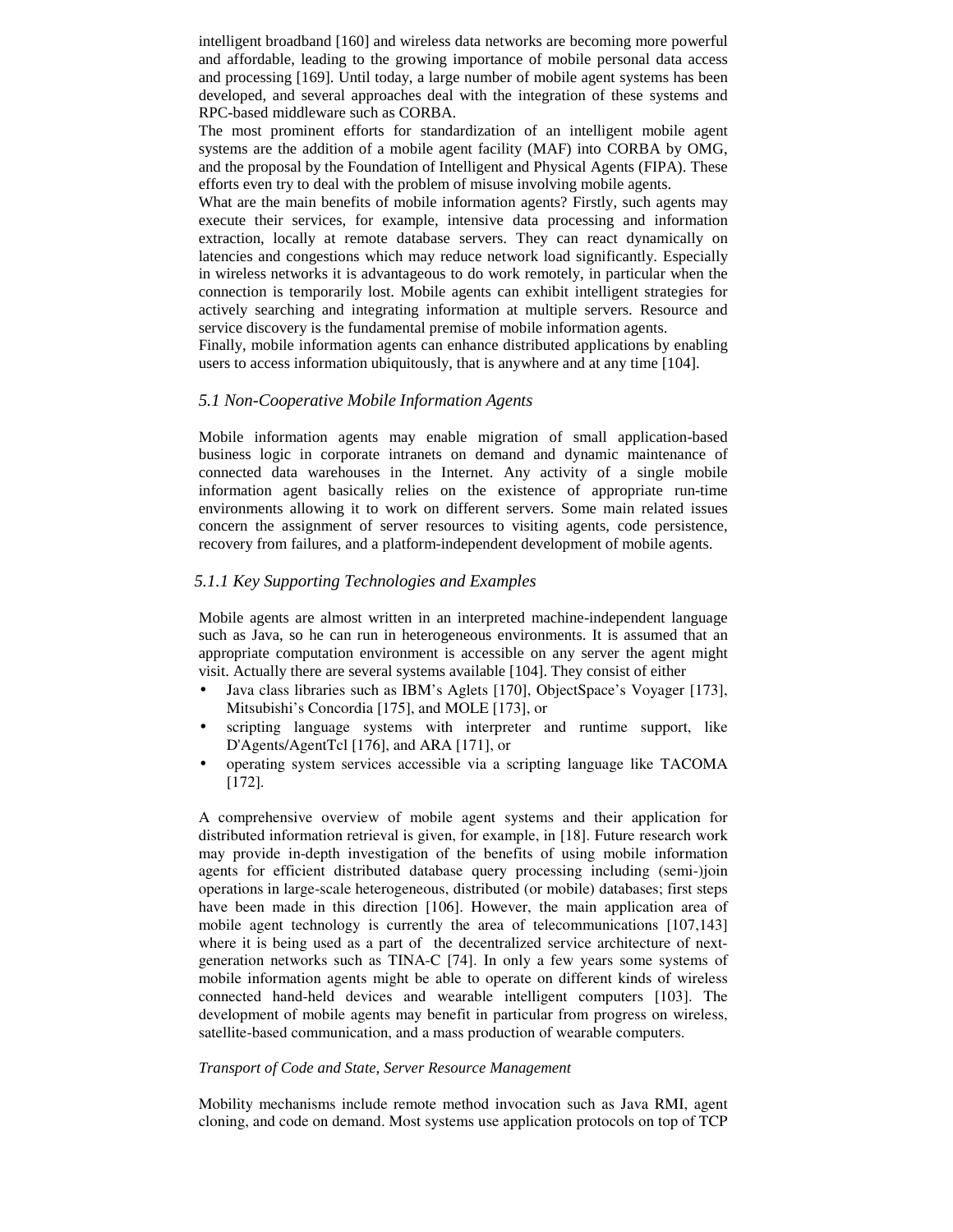for transporting agent code and state. Interoperability among heterogeneous mobile agent systems is crucial for any unlimited crawling of mobile information agents through the Internet and Web; this implies the need of facilities to port and persistently store data and code of mobile agents. Portability among different mobile agent systems may be achieved either by adding appropriate features to a platformneutral programming language such as Java to support migration via RMI, or middleware platforms. The issue of data persistence still has to be covered in most current mobile agent systems, except for, e.g., Voyager and Concordia. Mobile agents also require access to site resources such as CPU cycles, disk capacities, graphics, memory, persistence service, and threads. Resource management is hardly supported by current mobile agent systems, like in IBM Aglets, and Voyager, or not specified at all.

#### *Issues of Security*

The question of security goes in both directions [47,140,142]: How can database servers be protected from malicious actions of mobile agents, and, in turn, how can an information agent, packed with private data and information, be protected from hostile servers and other agents while traveling through cyberspace? Remarkably, in many approaches and implementations of mobile agent systems the server and the computational environment are still assumed to be trustworthy. The same goes with the agents. Traditional security mechanisms rely on cryptographic methods for implementation of authentication and authorization. More satisfactory solutions to prevent an attack by server include listening to inter-agent communication, refusing to execute selected agents, or access to private data of an agent. Such misuse is hard to prevent since the server has to have access to the agent code to execute it. Other solutions include trusted execution environments and mechanisms for detection or prevention of tampering, such as trusted hardware and secure cryptographic execution of agents using encrypted functions or code obfuscation in a time-limited blackbox, proof-carrying code, and various schemes for access and execution control such as execution tracing. The most mundane form of protection is to disallow agents to move to untrusted hosts; this provides a high level of security, but in many cases will not be appropriate for the application.

#### *5.2 Collaborating Mobile Information Agents*

Coordinating a system of mobile information agents is quite a challenge regarding their location and communication independence.

#### *5.2.1 Some Basic Techniques and Examples*

*Agent spawning* is a means for resolving agent overload problems. Agents in a multi-agent system may face situations where tasks overload their computational capacities or do not fit their capabilities. Usually, this problem is solved by passing tasks to other agents or agent migration to remote hosts. Agent spawning is a more comprehensive approach to balancing local agent overloads. Agents may spawn themselves, pass tasks to others, die or merge. In this sense agent spawning is also an appropriate means for creating and maintaining systems of collaborative mobile agents. [123] reports on mechanisms required for deciding upon when, how and where to spawn agents in detail are discussed. Simulation results show the advantage of using the implemented agent spawning mechanism under some constraints.

The basic idea of *coordination patterns* is to re-use software patterns of coordination among mobile agents sutiable to a given application [139]; mobility may be seen as a way to manage accessibility dependencies between activities of mobile agents accessing information sources. Such coordination patterns can be written, for example, in (a variant of) the coordination language LINDA.

Other approaches of coordination rely on *ant-based swarm intelligence* could help mobile information agents to perform, for example, rerouting of their traffic in busy networks automatically in a manner that is similar to how ants raid different food sources and mark respectives paths via evaporating pheromone [187]. Examples of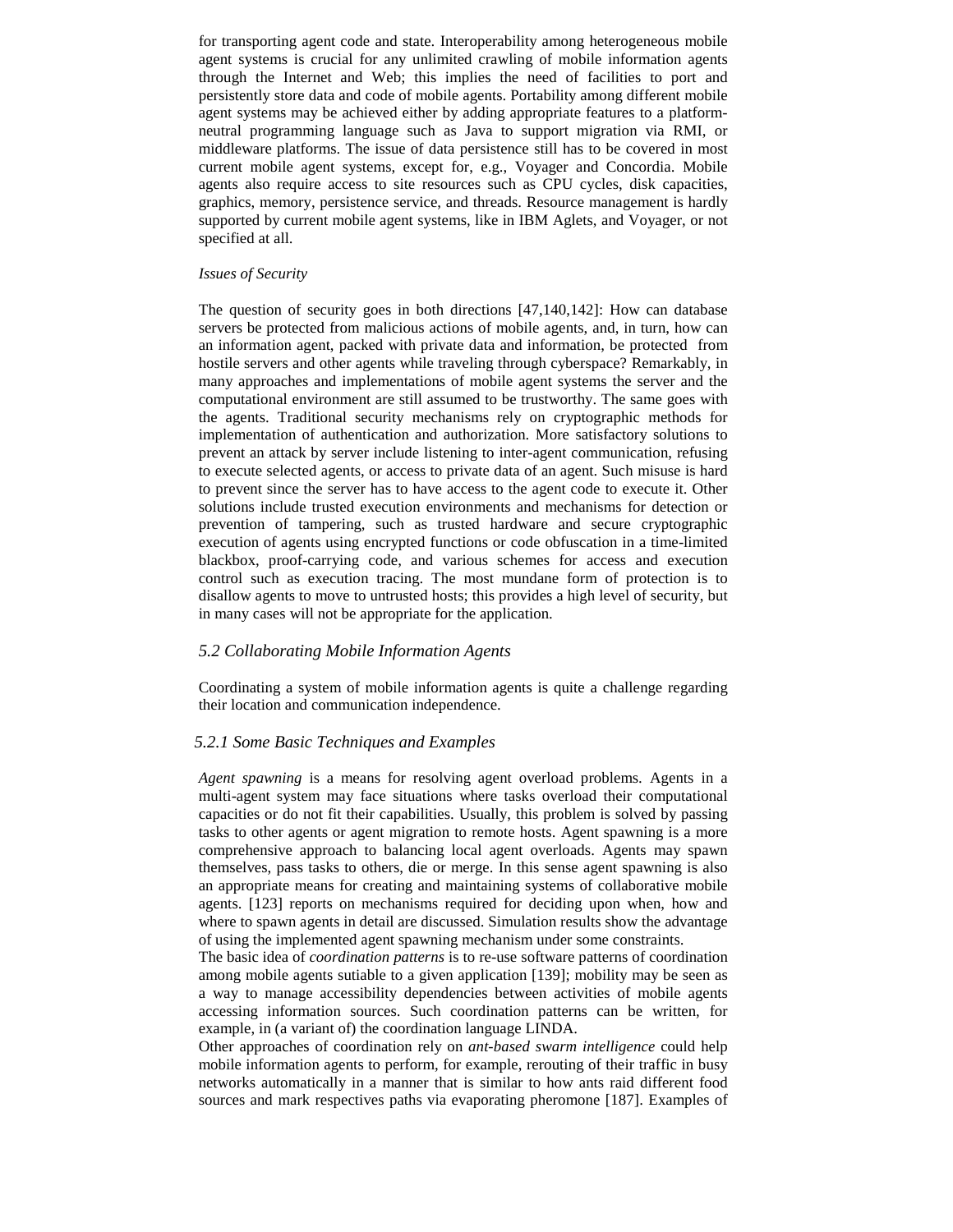collaborative mobile agents are Concordia [167], and Nomad [188]. Other related work is reported in [189].

## *6. Conclusions and Outlook*

The open Internet and worldwide Web allow us to access multimedia data and knowledge located throughout the world. Clearly, these new technologies present enormous opportunities for posting, finding, organizing and sharing vast amounts of information. This is the premises of intelligent information agents who can play a dominant role in our evolving information infrastructure, if they are proven to be useful to people, organizations and enterprises for intelligent information search and management. Thus, information agent technology attracts the attention of both the community in industry and academia, and the professional and private Internet users. To support a widespread use of intelligent information agents for the Internet, the challenges are among others, to build libraries of reusable software patterns for different types of such agents, and provide corresponding easy-to-use plug-in information agent components to the common user.

A large number of shop bots has been deployed on the Web so far, but still no fielded system of rational information agents capable of sophisticated, trusted decision-making and providing an advanced, comfortable human-agent interaction exists.

Personal assistants may help to reduce user's reluctance to start doing everyday business on the Internet and Web. Need-driven but not necessarily technology-lead products for agents in Web-based user interfaces should allow for shared context and convenient inspection of agent by user to make its activity and impact of feedback more transparent. This might smooth the raised expectations about anthropomorphous agents and avoid that any single agent deployed on the Web as a life-like character will be just an individual curiosity to the user. Adaptive resource discovery, selection [120] and change management are some of the key topics for future research in this domain.

The use of mobile information agents may be beneficial in terms of performance, network load balancing and customization of distributed applications. However, costs and efforts to ensure data security [26] in open networks might outweigh these benefits. Besides, the discussion if mobility is an essential feature for intelligent information agents has not been decided yet. Main application domain of mobile agents is that of future communication systems including high-performance networks and management of complex telecommunications services [2,51].

And, of course, the future of the Internet and Web itself as it is actually governed by the IETF (Internet Engineering Task Force) group and the Web Consortium as a kind of moral authority, respectively, strongly affects the development of information agents for a broad range of applications on the Internet.

Possible future application scenarios of intelligent information agents for the next decade include the following.

- year 2002: Use of information agents on mobile appliances, for example, to assist in UMTS cell phone videoconferencing, and dynamic content provision for eBooks, WAP devices, and embedded databases.
- year 2003: Information agents enable distributed data mining in wide-area networks and automated customer coalition formation at online auctions.
- year 2010: Agent-based car and traffic management, navigation of flying cars.
- year 2012: Real-time affective information agents are co-inhabitants of 3D digital cities.
- year 2015: Information agents control micro-machines based on nanotechnology in the health care management domain.
- year 2016: Intelligent information agents contribute to the coordination of ground/space activities on next Mars mission [196].

## */. References*

1. AgentLink. ESPRIT Network of Excellence for Agent-Based Computing. http://www.agentlink.org See also: AgentLink's Special Interest Group on Intelligent Information Agents http://www.dfki.de/~klusch/i2a-SIG.html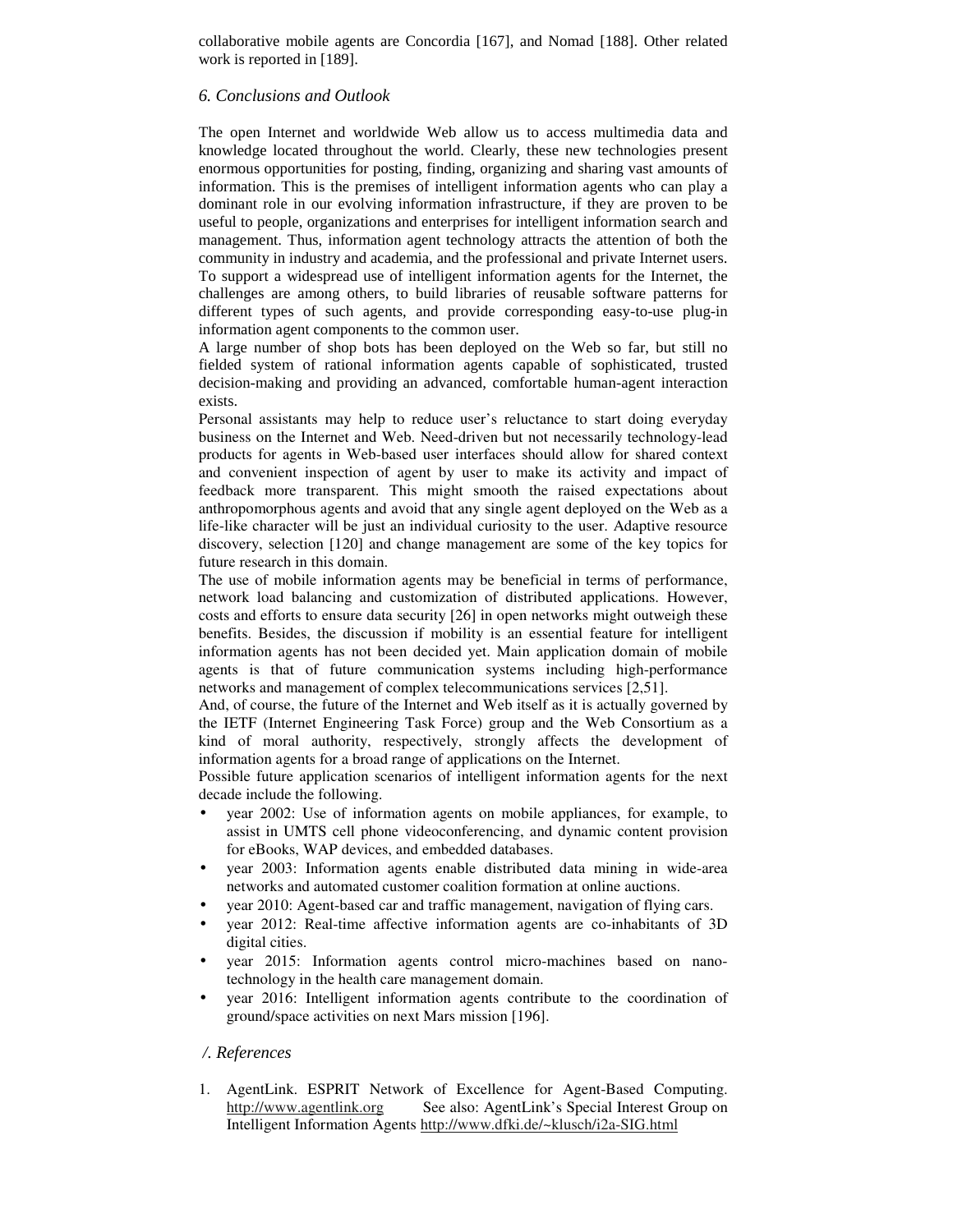- 2. S. Albayrak (Ed.), *Intelligent agents for telecommunications,* (IOS Press, 1998)
- 3. E. André (Ed.), Applied Artificial Intelligence Journal, Special Double Issue on Animated Interface Agents, Vol. 13, No. 4-5, (1999)
- 4. E. André, T. Rist, and J. Müller, WebPersona: A Life-Like Presentation Agent for the World-Wide Web, in: Knowledge-Based Systems, 11(1):25-36, (1998)
- 5. Y. Arens, C. A. Knoblock, and C. Hsu, Query Processing in the SIMS Information Mediator, in: Austin Tate (Ed.), *Advanced Planning Technology*, (AAAI Press, 1996)
- 6. A. Armstrong, and E. Durfee, Mixing and memory: emergent cooperation in an information marketplace, Proc. ICMAS-98,Paris, (IEEE Press, 1998)
- 7. Auctions and Marketplaces: Onsale http://www.onsale.com/, FairMarket http://auctions.fairmarket.com/, eBay – http://www.ebay.com, Kasbah http://kasbah.media.mit.edu/, AuctionBot – http://auction.eecs.umich.edu/
- 8. D. Ballard, *An Introduction to Natural Computing,* (MIT Press, 1999)
- 9. M. Barbuceanu, and M.S. Fox, The Architecture of an Agent Building Shell. In: M. Wooldridge et al. (Eds.), *Intelligent Agents II*, LNAI, Vol. 1037, (Springer, 1994)
- 10. BargainFinder. http://bf.cstar.ac.com/bf
- 11. M. Bauer, and D. Dengler, TrIAS-An Architecture for Trainable Information Assistants. In: Working Notes of the Autonomous Agents'98 Workshop on Agents in Interaction-Acquiring Competence through Imitation (1998). Also in Working Notes of the AAAI'98 Workshop on AI and Information Integration.
- 12. Bots: http://www.botspot.com/
- 13. W. Brauer, and G. Weiß, Multi-Machine Scheduling a multiagent learning approach, Proc. ICMAS-98, Paris, France, (IEEE Press, 1998)
- 14. A. Beugnard et al., Making components contract aware, in: IEEE Computer, 7/1999.
- 15. BotSpot. A Collection of Bots in the Web. http://www.botspot.com/
- 16. C. Boutilier, Y. Shoham, and M. Wellman: Economic principles of multi-agent systems. AI Journal 94, 1997.
- 17. J. Bradshaw (Ed.). *Software Agents*. (MIT Press, 1997)
- 18. B. Brewington et al.. Mobile agents for distributed information retrieval. Chapter 15 in [68].
- 19. M. Buchheit, F.M. Donini, W. Nutt, A. Schaerf. A Refined Architecture for Terminological Systems: Terminology = Schemas + Views. AI Journal, 99 (2), (1998).
- 20. K. Cavanaugh. Bandwidth's new bargaineers. Technology Review, Vol. 101(6), (1998).
- 21. L. Cavedon and L. Sonenberg. On Social Commitment, Roles and Preferred Goals. In Proc. ICMAS-98,Paris, (IEEE Press, 1998)
- 22. COALA Simulation Environment for Agent Coalition Formation. http://www.dfki.de/~klusch/COALA/
- 23. J. Contreras, M. Klusch, T. Vielhak, J. Yen and F. Wu. Multi-Agent Coalition Formation in Power Transmission Planning: Bilateral Shapley Value and Kernel Approaches. Proc. 13th International Power Systems Computation Conference (PSCC-99), Trondheim, Norway, (1999)
- 24. CORBA. OMG Object Management Group Common Object Request Broker Architecture. References: http://www.cs.wustl.edu/~schmidt/corba-papers.html
- 25. F. Dai (Ed.). *Virtual reality for industrial applications*. (Springer, 1998)
- 26. I. Damgard (Ed.). *Lectures on data security*. LNCS, Vol. 1561, (Springer, 1999)
- 27. K. Dautenhahn and C. Numaoka (Eds.). International Journal on Applied Artificial Intelligence, Special Issue on Socially Intelligent Agents, Vol. 12 (7- 8), (1998)
- 28. DCOM. Microsoft Distributed Component Object Model. http://www.microsoft.com/com/tech/DCOM.asp
- 29. K. Decker, K. Sycara, and M. Williamson. Intelligent adaptive information agents. Journal on Intelligent Information Systems, Vol. 9:239-260, (1997)
- 30. K. Decker, K. Sycara, and M. Williamson. Middle-agents for the Internet. Proc. IJCAI-97, (1997)
- 31. J. Delgado, T. Ura, N. Ishii. Content-based collaborative information filtering: Actively learning to classify and recommend documents. In: M. Klusch and G. Weiß (Eds.), Proc. CIA-98, LNAI 1435, (Springer, 1998)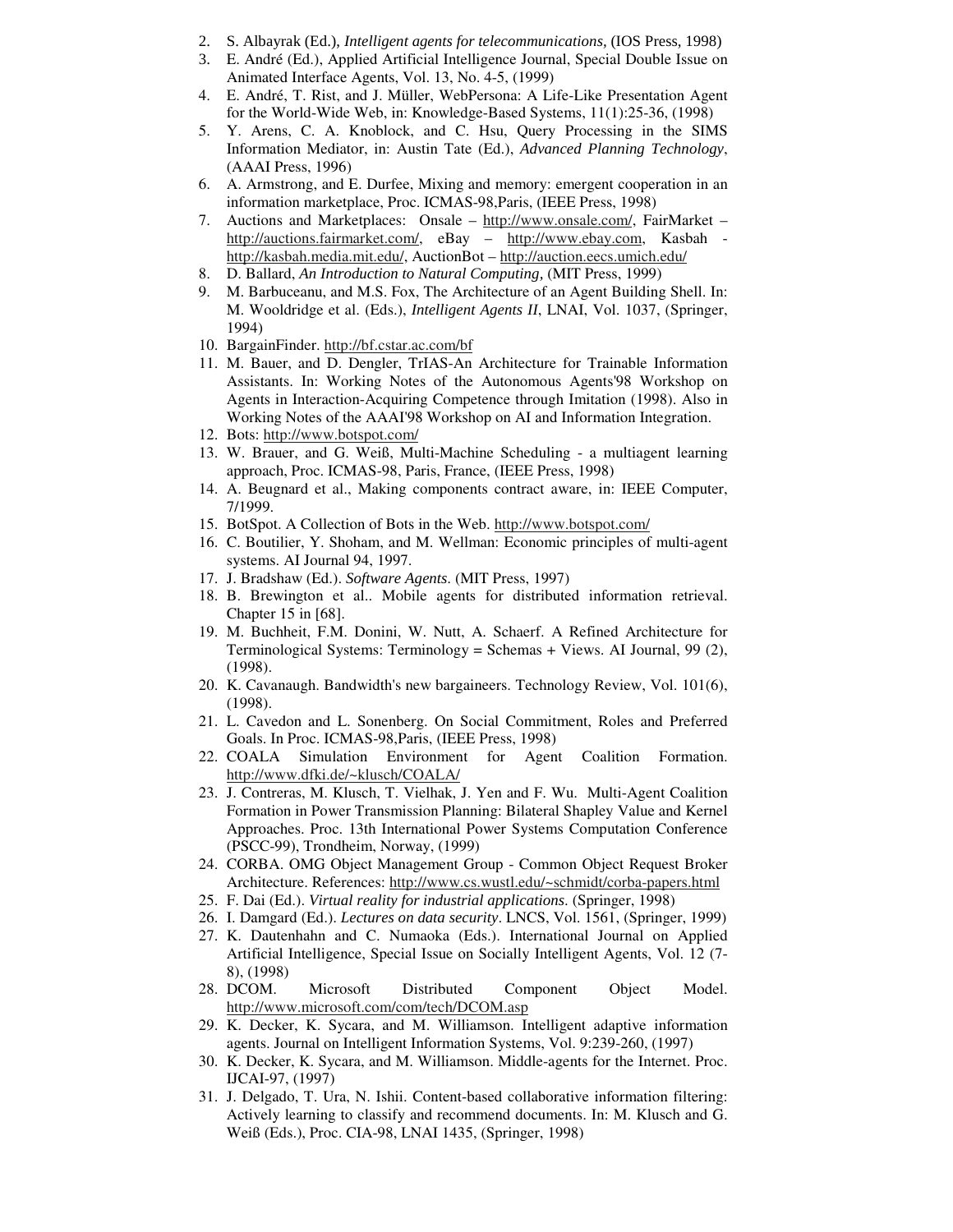- 32. F.M. Donini, M. Lenzerini, D. Nardi, W. Nutt. The Complexity of Concept Languages. Information and Computation 134 (1), (1997)
- 33. J.E. Doran, S. Franklin, N.R. Jennings, and T.J. Norman. On Cooperation in Multi-Agent Systems. The Knowledge Engineering Review, Vol. 12(3), (1997)
- 34. E. Durfee. Distributed Problem Solving and Planning. Chapter 3 in [144]
- 35. E. Durfee et al., Strategic reasoning and adaptation in an information economy. Chapter 8 in [68]
- 36. C. Elliott and J. Brzezinski. Autonomous Agents as Synthetic Characters. AI Magazine, 19(2), (1998)
- 37. Extempo Inc.. http://www.extempo.com/
- 38. T. Finin, R. Fritzson, D. McKay, R. McEntire. KQML as an Agent Communication Language. Proc.  $3<sup>rd</sup>$  Intern. Conference on Information and Knowledge Management CIKM-94, (ACM Press, 1994)
- 39. FIPA. Foundation for Intelligent Physical Agents. http://drogo.cselt.it/fipa/, see also: L. Chiariglione: FIPA - Agent technologies achieve maturity. AgentLink Newsletter, 1, (1999).
- 40. FIPA Agent Communication Language. http://www.fipa.org/spec/fipa99spec.htm
- 41. Firefly network. http://www.firefly.com/
- 42. K. Fischer. Agent-based design of holonic manufacturing systems. Journal of Robotics and Autonomous Systems, 27:3-13, (1999)
- 43. M. Fowler. *UML Distilled: Applying the Standard Object Modeling Language*. (Addison-Wesley, 1997)
- 44. H. Garcia-Molina, et al.. The TSIMMIS Approach to Mediation: Data Models and Languages. Proc. Workshop NGITS, ftp://db.stanford.edu/pub/garcia/1995/tsimmis-models-languages.ps, (1995)
- 45. D. Garlan and D. Le Metayer (Eds.). Coordination Languages and Models. Proc. 2<sup>nd</sup> Intern. Conference Coordination-97, LNCS Vol. 1282, (Springer, 1997)
- 46. M.R. Genesereth, A.M. Keller, and O. Duschka. Infomaster: An Information Integration System. Proc. ACM SIGMOD Conference, (1997)
- 47. M.S. Greenberg, et al.. Mobile Agents and Security. IEEE Communications, Vol. 36(7), (IEEE Press, 1998)
- 48. G. Grefenstette (Ed.). *Cross-Language Information Retrieval*. (Kluwer, 1998)
- 49. V.N. Gudivada. Information retrieval on the world wide Web. IEEE Internet Computing, 1(5), (IEEE Press, 1997)
- 50. R. Guttman, A. Moukas and P. Maes. Agents as mediators in electronic commerce. Chapter 6 in [68]
- 51. A.L.G. Hayzelden, J. Bingham (Eds.). *Software Agents for Future Communication Systems*. (Springer, 1998)
- 52. M. Huhns and M.P. Singh. Social abstractions for information agents. In [68]
- 53. M. Huhns and L.M. Stephens. Multiagent systems and Societies of Agents. Chapter 2 in [144]
- 54. I3Net. ESPRIT Network of Excellence for Intelligent Information Interfaces. http://www.i3net.org/
- 55. M. Jeusfeld and M.P. Papazoglou. Information brokering. In M.P. Papazoglou (Ed.), *Information Systems Interoperability*, Research Studies, Somerset, England, (J. Wiley & Sons Inc., 1998)
- 56. ICMAS: Proc. of 3<sup>rd</sup> Intern. Conference on Multi-Agent Systems, Paris, France, (IEES CS Press, 1998).
- 57. K. Indermaur. At your service? A state-of-the art report on electronic agents in e-commerce. Magazine Database Management Systems DBMS, Vol. 11(10), (1998)
- 58. T. Ishida et al.. Digital City Kyoto: Towards a social information infrastructure. In Proc. CIA-99, LNAI 1652, (Springer, 1999)
- 59. N. Jacobs, and R. Shea. Carnot and InfoSleuth Database Technology and the WWW. ACM SIGMOD Intern. Conf. on Management of Data, May 1995. See also: R.J. Bayardo et al.. InfoSleuth: Agent-Based semantic integration of information in open and dynamic environments. Proc. ACM SIGMOD Intern. Conf. on Management of Data, 1997.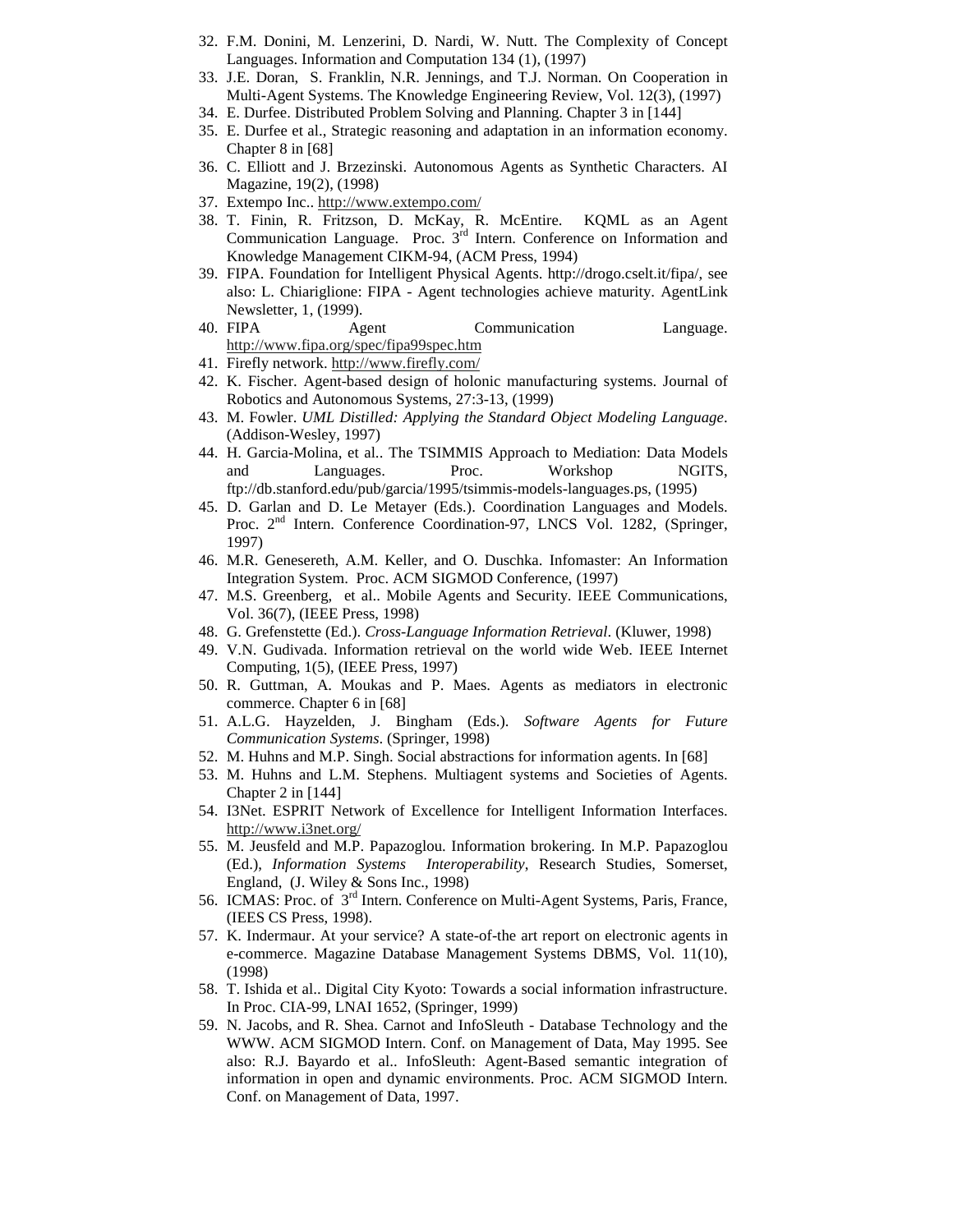- 60. S. Jha, P. Chalasani, O. Shehory and K. Sycara. A Formal Treatment of Distributed Matchmaking. Proc. of  $2<sup>nd</sup>$  Intern. Conference on Autonomous Agents (Agents-98), Minneapolis MN, USA, (1998)
- 61. P. Kandzia and M. Klusch (Eds.). Cooperative Information Agents. Proc.  $1<sup>st</sup>$ Intern. Workshop CIA-97, Kiel, Germany, LNAI 1202, (Springer, 1997)
- 62. V. Kashyap and A. Sheth. Semantic heterogeneity in global information systems: the role of metadata context and ontology. In [101]
- 63. S. Ketchpel. Forming coalitions in face of uncertain reward. Proc. AAAI-94 Conference}, (1994)
- 64. KIF. Knowledge Interchange Format: http://logic.stanford.edu/kif/
- 65. W. Kim, et al.: On resolving schematic heterogeneity in multidatabase systems. Intl. Journal on Distributed and Parallel Databases, Vol. 1:251-279, (1993)
- 66. D. Kinny et al.. Planned team activity. LNAI 830, (Springer, 1994)
- 67. M. Klusch. Cooperative Recognition of Inter-Database Dependencies. Proc. Intern. Workshop on Description Logics DL-95, Rome, University of Rome, (1995)
- 68. M. Klusch (Ed.). *Intelligent Information Agents*. (Springer, 1999)
- 69. M. Klusch and O. Shehory. Coalition Formation Among Rational Information Agents. Proc. MAAMAW-96, LNAI 1038, (Springer, 1996)
- 70. M. Klusch and O. Shehory. A Polynomial Kernel-Oriented Coalition Algorithm for Rational Information Agents. Proc. 2<sup>nd</sup> Intern. Conf. on Multi-Agent Systems ICMAS-96}, Kyoto, Japan, (AAAI Press, 1996)
- 71. M. Klusch and G. Weiß (Eds.). *Cooperative Information Agents II*. Proc. 2nd Intern. Workshop CIA-98, Paris, France, LNAI 1435, (Springer, 1998)
- 72. M. Klusch, O. Shehory and G. Weiß (Eds.). *Cooperative Information Agents III*. Proc. 3<sup>rd</sup> Intern. Workshop CIA-99, Uppsala, Sweden, LNAI 1652, (Springer, 1999)
- 73. J. Komorowski and J. Zytkow (Eds.): Principles of Data Mining and Knowledge Discovery. Proc. First European Symposium PKDD-97, Trondheim, Norway, (1997)
- 74. S. Krause and T. Magedanz. Mobile service agents enabling intelligence on demand in telecommunications. Proc. of IEEE GLOBCOM-96 Global Communications Conference, (1996) http://www.tinac.com
- 75. D. Kuokka, L. Harrada. On using KQML for Matchmaking. Proc. 3rd Intl. Conf. on Information and Knowledge Management CIKM-95, pp. 239-45, (AAAI/MIT Press, 1995)
- 76. S. Lawrence and C.L. Giles. Searching the world wide Web. Science, Vol. 280, (1998).
- 77. M. Lenz et al.. *Case-based reasoning technology*. LNAI 1400, (Springer, 1998)
- 78. M. Lewis. Designing for Human-Agent Interaction. AI Magazine, 19(2), (1998)
- 79. H. Lieberman. Personal assistants for the Web: A MIT perspective. Chapter 12 in [68]
- 80. LikeMinds. http://www.likeminds.com/technology/
- 81. R.M. Losee. *Text retrieval and filtering*. (Kluwer, 1998)
- 82. S. Luke, L. Spector, D. Rager, and J. Hendler. Ontology-based Web agents. Proc. 1<sup>st</sup> Intern. Conference on Autonomous Agents (Agents-97), Marina del Rey, USA, (1997)
- 83. MAF. OMG's Mobile Agent Facility (MAF).http:// www.omg.org/library/schedule/CF-RFP3.htm
- 84. N. Matos, C. Sierra, and N. Jennings. Determining successful negotiation strategies: an evolutionary approach. Proc. ICMAS-98, Paris, (IEEE Press, 1998)
- 85. M.T. Maybury and W. Wahlster (Eds.). *Readings in Intelligent User Interfaces*. (Morgan Kaufmann, 1998)
- 86. R.P. McAfee and J. McMillan. *Auctions and bidding*. Journal of Economic Literature, Vol. 25, (1987)
- 87. L.W. McKnight and J.P. Bailey. Internet economics: When constituencies collide in Cyberspace. Internet Computing, Nov/Dec (IEEE Press, 1997)
- 88. F. Menczer and A.E. Monge. Scalable Web search by adaptive online agents: An InfoSpiders case study. Chapter 14 in [68]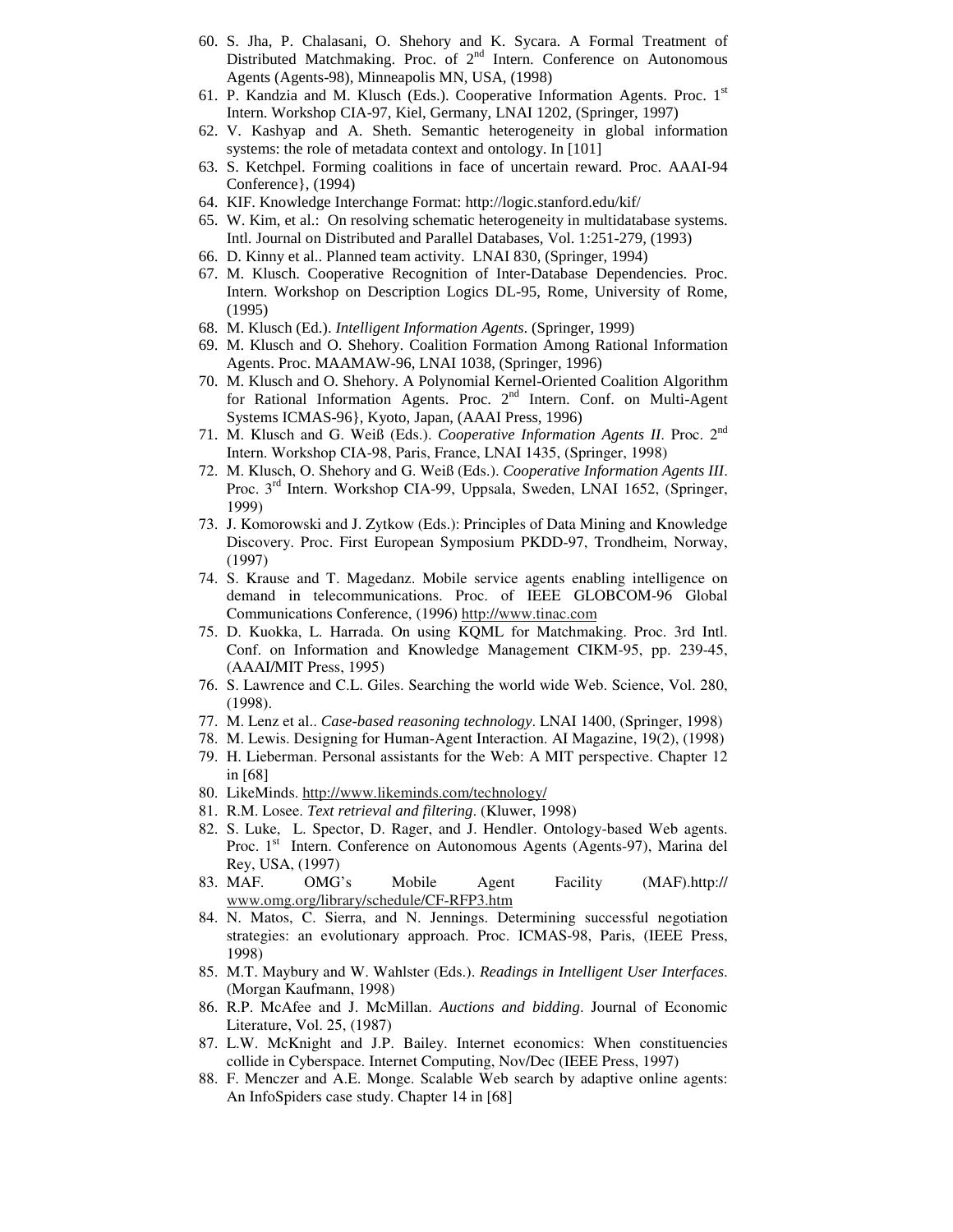- 89. J.S. Mertoguno and W. Lin. Distributed knowledge-base: adaptive multi-agents approach. Proc. Intern. Joint Symposia on Intelligence and Systems, Rockville Maryland, USA, November (1996)
- 90. Metadata: IEEE Metadata Conferences, ISO TC 46/SC 9 (Standards for presentation, classification and description of documents), W3C Metadata and resource description (http://www.w3.org/Metadata/), Dublin Core Meta-Data System (http://orc.rsch.oclc.org:9016/dcms/)
- 91. T. Mitchell. *Machine Learning*, (McGraw-Hill, 1997)
- 92. A. Moukas, G. Zacharia and P. Maes. Amalthaea and Histos: Multiagent Systems for WWW sites and reputation recommendation. Chapter 13 in [68]
- 93. J.P. Müller, M. Singh and A.S. Rao (Eds.). *Intelligent Agents V*. Proc. 5<sup>th</sup> Intern. Workshop on Agent theories, architectures and languages ATAL, LNAI, Vol. 1555, (Springer, 1999)
- 94. NetSage Sage. http://www.netsage.com
- 95. M. Nodine and J. Fowler. An overview of active information gathering in Infosleuth. Proc. Intern. Conference on Autonomous Agents, USA, (1999)
- 96. P. Noriega and C. Sierra (Eds.). *Agent-Mediated electronic commerce*. Proc. 1st Intern. Conference on Agent-Mediated Electronic Trading AMET-98, LNAI, Vol. 1571, (Springer, 1998)
- 97. S. Ossowski. *Co-ordination in artificial agent societies*. LNAI, Vol. 1535, (Springer, 1999)
- 98. A. Ouksel. A Framework for a scalable agent architecture of cooperating heterogeneous knowledge sources. Chapter 5 in [68]
- 99. PAAM. Proc. of 4<sup>th</sup> Intern. Conf. On Practical Applications of Intelligent Agents and Multi-Agent Technology, London, UK, PA Company Ltd., (1999)
- 100.PAN Planning Assistant for the Net. http://www.dfki.de/~bauer/PAN/
- 101.M.P. Papazoglou and G. Schlageter (Eds.). *Cooperative Information Systems: Trends and Directions*. (Academic Press, 1998)
- 102.M.P. Papazoglou, S. Laufmann, and T.K. Sellis. An organizational framework for cooperating intelligent information systems. Intern. Journal of Cooperative Information Systems, Vol. 1(1):169--202, (1992)
- 103.A.P. Pentland. Wearable Intelligence. Scientific American, Vol. 9(4), (1998)
- 104.V.A. Pham and A. Karmouch: Mobile software agents: An overview. IEEE Communications, July (IEEE Press, 1998)
- 105.R.W. Picard. *Affective Computing.* MIT Press, Cambridge, 1997. See also: http://www-white.media.mit.edu/vismod/demos/affect/
- 106.E. Pitoura and B. Bhargava. A framework for providing consistent and recoverable agent-based access to heterogeneous mobile databases. Journal ACM SIGMOD Record, 24(3), (1995)
- 107.M. Plu. Software technologies for building agent based systems in telecommunication networks. In N.R. Jennings and M. Wooldridge (Eds.), *Agent Technology*, (Springer, 1998)
- 108.M.V.N. Prasad and V. Lesser. Learning situation-specific coordinating in cooperative multi-agent systems. Intern. Journal on Autonomous Agents and Multi-Agent Systems, (1999)
- 109.Proceedings of Workshop on Deception, fraud and trust in agent societies, Intern. Conference on Automous Agents (Agents-98), Minneapolis/St.Paul (USA), 1998. See also: Proceedings of the Workshop "Deception, Fraud and Trust", Intern. Conference on Autonomous Agents (Agents-99), 1999.
- 110.Proceedings of the Workshop on Agents Learning About, From and With other Agents,  $16<sup>th</sup>$  Intern. Joint Conference on Artificial Intelligence (IJCAI-99), 1999.
- 111.Resource Description Framework (RDF) Schema Specification. http://www.w3.org/TR/WD-rdf-schema/.
- 112.RMI and Java Distributed Computing. SunSoft white paper, 1997. http://www.javasoft.com/features/1997/nov/rmi.html
- 113.T. Sandholm. TRACONET An implementation of the contract net protocol based on marginal cost calculations. Journal on Group Decision and Negotiation, (1996)
- 114.T. Sandholm. Limitations of the Vickrey Auction in computational multiagent systems. Proc. ICMAS-96.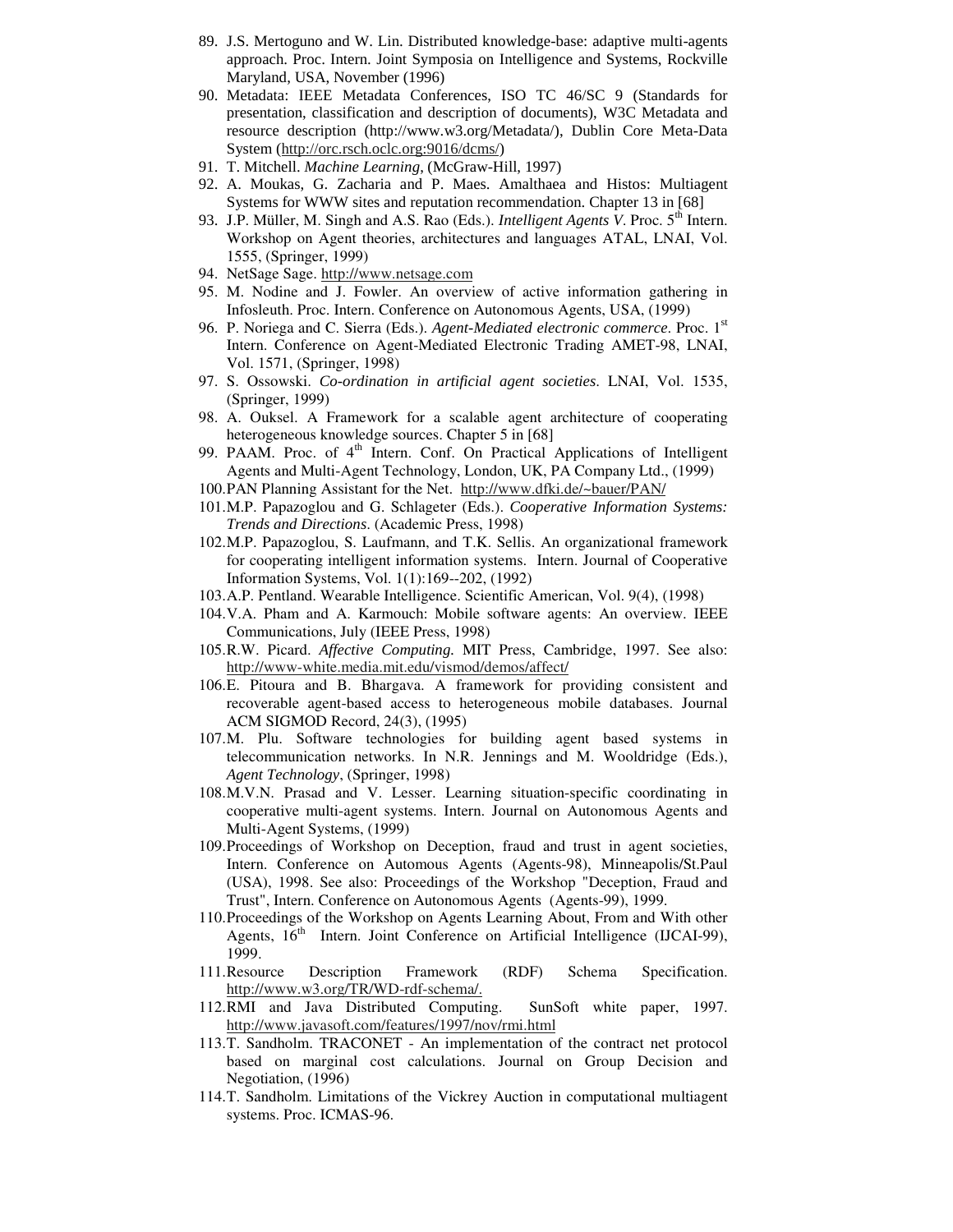- 115.T. Sandholm. Unenforced e-commerce transactions. Internet Computing, Nov/Dec (IEEE Press, 1997)
- 116.T. Sandholm and V.R. Lesser. Coalitions among computationally bounded agents. AI Journal, Vol. 94, (1997)
- 117.G. Salton*. Automatic Text Processing: The Transformation, Analysis and Retrieval of Information by Computer*, (Addison Wesley, 1989)
- 118.M. Schillo, P. Funk and M. Rovatsos. Who can you Trust: Dealing with Deception. In Rino Falcone (ed.), Proceedings of the Workshop "Deception, Fraud and Trust" of the Autonomous Agents Conference, (1999)
- 119.J.R. Searle. *Speech Acts*. Cambridge University Press, 1969. See also: Collective intentions and actions. In *Intentions in Communication*, chapter 19, (MIT Press, 1990)
- 120.S. Sen, A. Biswas and S. Ghosh. Adaptive Choice of Information Sources. Chapter 11 in [68]
- 121.S. Sen and M. Sekaran. Indidvidual learning of coordination knowledge. Journal of Experimental and Theoretical AI, Special Issue on Learning in DAI Systems, (1998)
- 122.S. Sen and G. Weiß. Learning in Multiagent Systems. Chapter 6 in [144]
- 123.O. Shehory. Spawning Information Agents on the Web. Chapter 17 in [68]
- 124.O. Shehory and S. Kraus. Feasible Formation of Coalitions Among Autonomous Agents in Non-Super-Additive Environments. Computational Intelligence, Vol. 15(3), (1998)
- 125.A. Sheth, E. Mena, A. Illaramendi, and V. Kashyap. OBSERVER: An approach for query processing in global information systems based on interoperation across pre-existing ontologies. Proc. of Intl. Conf. on Cooperative Information Systems CoopIS-96, (IEEE Computer Soc. Press, 1996)
- 126.Sheth, A., A. Illaramendi, V. Kashyap, and E. Mensa. Managing multiple information sources through ontologies: relationship between vocabulary heterogeneity and loss of information. Proc. ECAI-96, (1996)
- 127.Y. Shoham and M. Tennenholtz. On the emergence of social conventions: modeling, analysis, and simulations. AI Journal, Vol. 94, (1997)
- 128.Smart Cards. http://www.visa.com/nt/chip/main.html
- 129.SMIL (Synchronized Multimedia Integration Language).W3C rec. status. http://www.w3.org/TR/REC-smil
- 130.L. Steels. The origins of ontologies and communication conventions in multiagent systems. Journal on Autonomous Agents and Multi-Agent Systems, Vol. 1(2), (1998)
- 131.D.G. Sullivan et al.. Intention reconciliation in the context of teamwork: an initial empirical investigation. In [72]
- 132.K. Sycara. Levels of adaptivity in systems of coordinating information agents. In [71]
- 133.K. Sycara. In-Context information management through adaptive collaboration of intelligent agents. Chapter 4 in [68]
- 134.K. Sycara and D. Zeng. Coordination of multiple intelligent software agents. Intern. Journal of Cooperative Information Systems, Vol. 5(2/3), pp. 181 - 211, (World Scientific, 1996)
- 135.K. Sycara, and D. Zeng. Benefits of learning in negotiation. Proc. AAAI-97, Providence, USA, (1997)
- 136.K. Sycara, M. Klusch, J. Lu, and S. Widoff. Dynamic service matchmaking among agents in open information environments. Journal ACM SIGMOD Record, Spec. Issue on Semantic Interoperability in Global Information Systems, (1999). See also: K. Sycara, J. Lu and M. Klusch. Interoperability among Heterogeneous Software Agents on the Internet. Tech. Rep. CMU-RI-TR-98-22, CMU Pittsburgh, USA, 1998.
- 137.M. Tambe. Implementing Agent Teams in Dynamic Multiagent Environments. Applied AI Journal 12(2-3), (1998)
- 138.J.D. Thomas and K. Sycara. Heterogeneity, stability, and efficiency in distributed systems. Proc. ICMAS-98, Paris, (IEEE Press, 1998)
- 139.R. Tolksdorf (Ed.), Journal on Autonomous Agents and Multi-Agent Systems, Special Issue on Coordination Mechanisms and Patterns for Web Agents, 1999. See also: Chapter 16 in [68]
- 140.C. Tschudin. Mobile Agent Security. Chapter 18 in [68]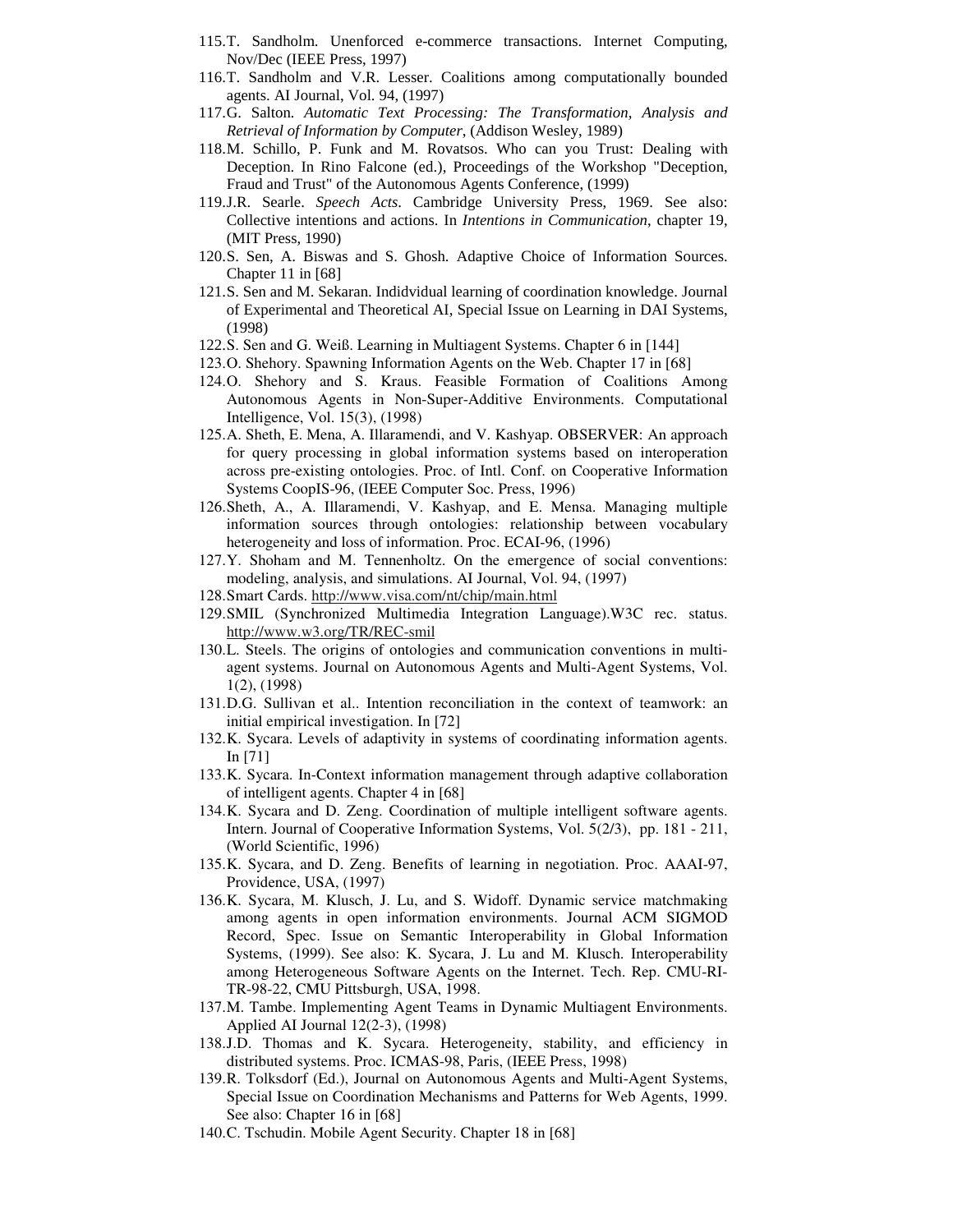- 141.K. Webster and K. Paul. Beyond Surfing: Tools and Techniques for Searching the Web. Information Technology, January (1996)
- 142.G. Vigna (Ed.). *Mobile Agents and Security*. LNCS, Vol. 1419, (Springer, 1998)
- 143.R. Weihmayer and H. Velthuijsen. Intelligent agents in telecommunications. In N.R. Jennings and M. Wooldridge (Eds.), *Agent Technology*, (Springer, 1998)
- 144.G. Weiß (Ed.). *Multiagent Systems*. (MIT Press, 1999)
- 145.G. Weiß (Ed.). *Distributed Artificial Intelligence meets Machine Learning*. Selected papers from ECAI-96 Workshop LDAIS and ICMAS-96 Workshop LIOME, LNCS 1221, (Springer, 1997)
- 146.G Weiß and S. Sen (Eds.). *Adaptation and Learning in Multi-Agent Systems.* Proc. of IJCAI-95 Workshop, CA, LNCS 1042, (Springer, 1995)
- 147.M. Wellman. Market-oriented Programming: Some Early Lessons. In S.H. Clearwater (Ed*.), Market-Based Control: A Paradigm for Distributed Resource Allocation*, (World Scientific, 1995)
- 148.M. Wellman, P.R. Wurman, and W.E. Walsh. The Michigan Internet AuctionBot: A configurable auction server for human and software agents. Proc. 2<sup>nd</sup> Conference on Autonomous Agents, (1998)
- 149.M. Wellman, P.R. Wurman, and W.E. Walsh. Flexible double auctions for electronic commerce: Theory and implementation. Decision Support Systems, (1998).
- 150.G. Wiederhold. Mediators in the architecture of future information systems. IEEE Computer, 25, (IEEE Press, 1992)
- 151.WIDL. The W3C Web Interface Definition Language. http://www.w3.org/TR/NOTE-widl
- 152.E. Wolfstetter. Auctions: an introduction. Journal of Economic Surveys, Vol. 10(4), pp. 367--420, (1996)
- 153.M. Wooldridge and N. R. Jennings. Intelligent Agents: Theory and Practice. Knowledge Engineering Review, Vol. 10(2), 1995. See also: M. Wooldridge. Intelligent Agents. Chapter 1 in [144]
- 154.M. Wooldridge and N. Jennings (Eds.). *Agent Technology*. (Springer/Unicom, 1998)
- 155.WordNet a Lexical Database for English. http://www.cogsci.princeton.edu/~wn/.
- 156.XML. Extensible Markup Language. World Wide Web Consortium (W3C) Working Draft, http://www.w3.org/TR/WD-xml-link, 11/1997
- 157.D. Zeng and K. Sycara. Dynamic supply chain structuring for electronic commerce among agents. Chapter 10 in [68]
- 158.P.C. Weinstein and W.P. Birmingham. Creating ontological metadata for digital library content and services. Intern. Journal on Digital Libraries, 2(1), (1998)
- 159.A. Sheth and J.A. Larson. Federated Database Systems. ACM Computing Surveys, Vol. 22(3), (1990)
- 160.I. Venieris and H. Hussmann (Eds.). *Intelligent Broadband Networks*, (Wiley, 1998)
- 161.A. Chavez, D. Dreilinger, R. Guttman, and P. Maes. A Real-Life Experiment in Creating an Agent Marketplace. Proc. PAAM-97, London , UK, April (1997).
- 162.T.R. Gordin, N. Puppala, and S. Sen. Evolving cooperative groups: preliminary results. AAAI Technical Report WS-97-03, Proc. AAAI Workshop on Multiagent Learning, (1997)
- 163..R. Gruber. *Ontolingua: A Mechanism to Support Portable Ontologies*. Stanford University, Knowledge Systems Laboratory, Technical Report KSL-91-66, March 1992. See also: A Translation Approach to Portable Ontology Specifications. Knowledge Acquisition, Vol. 5(2): 199-220, (1993)
- 164.R. Axelrod. *The Evolution of Cooperation*. Harper Collins, (1984)
- 165.M. Balabonovic and Y. Shoham. Combining Content-Based and Collaborative Recommendation. Communications of the ACM, March, (1997)
- 166.Y. Shoham and M. Tennenholtz. On the emergence of social conventions: modeling, analysis, and simulations. AI Journal, Vol. 94, (1997)
- 167.D. Wong, N. Paciorek, T. Walsh, J. DiCelie, M. Young, and B. Peet. Concordia: An infrastructure for collaborating mobile agents. LNCS 1219, (Spinger, 1997)
- 168.T. Magedanz, M. Breugst, I. Busse, and S. Covaci. Integrating mobile agent technology and CORBA middleware. AgentLink Newsletter, Issue 1, November 1998. http://www.agentlink.org (Newsletter)